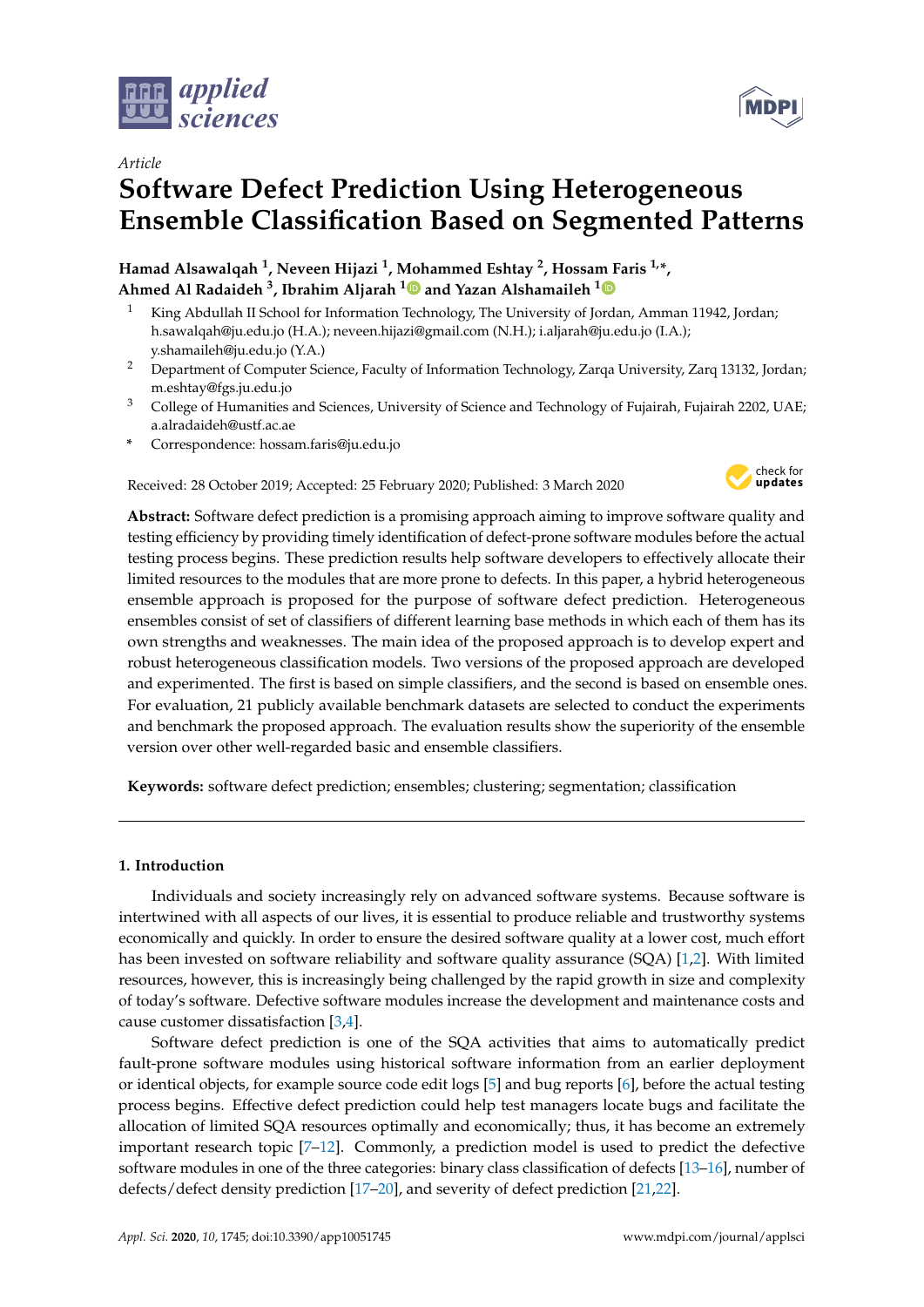Among them, the binary class classification is the most frequently used types of prediction scheme, where software modules having one or more defects are marked as defected and modules having zero defects are marked as non-defected. In this type of defect prediction schema, researchers have explored the use of various classification techniques, including statistical techniques such as Naïve Bayes (NB) [23] and Logistic Regression [24]; supervised techniques such as Decision Tree (DT) [25], Support Vector Machine (SVM) [26], ensemble methods [16,27–29], and Case Based Reasoning [30]; semi supervised techniques such as Expectation Maximization (EM) [31]; and unsupervised techniques such as K-means clustering [32] and Fuzzy clustering [33]. Most of the studies in the literature have used statistical and supervised learning techniques [34].

Although a large number of studies have been conducted to build and evaluate defect prediction models using different classification techniques in the context of binary class classification, still the prediction accuracy of defect prediction techniques is found to be considerably low, with a high misclassification rate [26,34–36]. Looking at these results, one questions the dependability of these techniques for software defect prediction [34,37]. Therefore, it will be important to design more advanced techniques to improve the performance of defect prediction models [34,38].

In this work, a hybrid heterogeneous ensemble approach is proposed for improving the accuracy of software defect prediction. The core argument for this approach is to develop expert and robust classification models of different natures based on groups of similar points. In other words, the classification models are of different machine learning types like lazy classifiers, decision trees, naïve bayes, and ensembles. While on the other hand, similar points refer to a group of points that are as close as possible according to a similarity measure like the euclidean measure. These groups of data are generated using a clustering stage. Unlike most of the previous works that generate general models for all data, this work aims to develop several expert models based on the characteristics of the data. Two versions of the proposed approach are developed and experimented. The first is based on simple classifiers (i.e., k-Nearest Neighbour (*k*-NN), NB, and DT), and the second is based on ensemble ones (i.e., Bagging, Adaptive Boosting (AdaBoost), Random Forest (RF), and XGBoost (XGB)). Extensive experiments based on 21 well-known benchmark datasets are conducted to evaluate the proposed approach.

The remainder of this article is organized as follows: The next section presents related work on defect prediction. The preliminaries of the algorithms utilized in the proposed approach are given in Section 3. Section 4 presents the proposed hybrid heterogeneous ensemble approach for software defect prediction. Section 5 discusses the model evaluation metrics, and Section 6 presents the benchmark datasets specifications. Section 7 is devoted to the benchmarking experiments and discusses their respective results. Finally, Section 8 draws conclusions and describes promising directions for future work.

## **2. Related Work**

During the last two decades, software defect prediction problem became a noteworthy research topic, increasingly catching the interest of researchers. A software defect prediction model can be used to classify software modules into defected or non-defected (binary class classification), to predict the number of defects in a software module, or to predict the severity of the defects. In the context of binary class classification, hundreds of different defect prediction models have been published. To build these models, researchers have used various classification techniques to build the defect prediction models such as Logistic Regression [24], NB [23], SVM [26], ANN [39], Genetic Programming [40], Ant Colony Optimization [14], Particle Swarm Optimization [41], RF [42], Case Based Reasoning [30], DT [25], ensemble methods [16,28,29,43,44], EM [31], Fuzzy clustering [33], K-means clustering [32], Association Rule Mining [45], and the Artificial Immune Systems [46,47].

In these techniques, researchers have applied several statistical and machine learning techniques to predict fault proneness models and reduce software development and maintenance costs. Among them, the machine learning technique is the most popular [1]. The majority of software defect prediction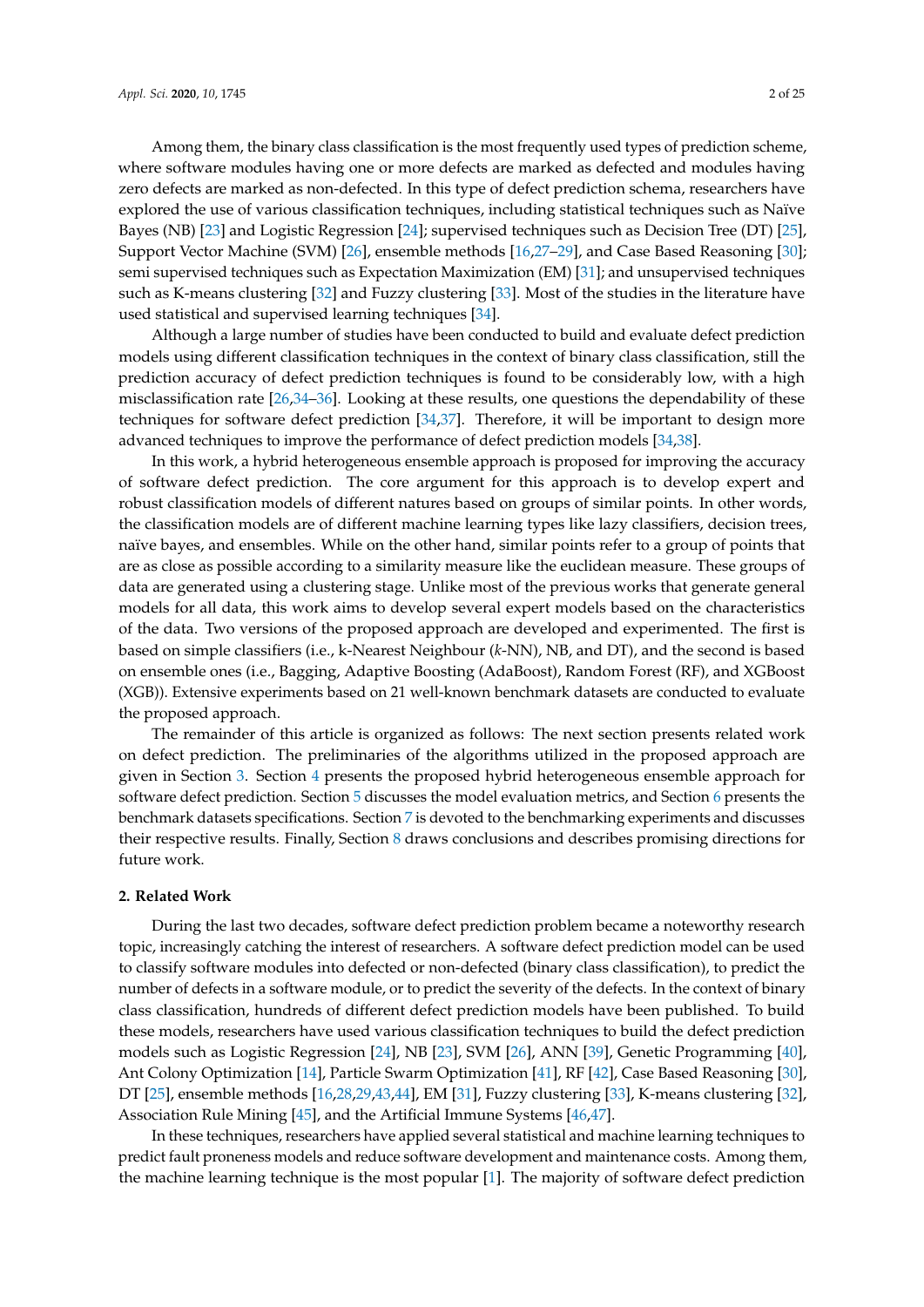techniques build models using metrics and faulty data from an earlier deployment or identical objects and then use the models to predict whether the modules presently under development contain defects, which is called a supervised learning approach [7]. Among the supervised learning techniques, ANN is one of the most popular, having received a great deal of attention) [39,48,49]. It should be pointed out that the ANN technique has some drawbacks in application for software defect prediction, the most important being the difficulty in determining the best neural network architecture in each application domain [49]. In contrast, there are other approaches, for example, clustering [33], which do not use previous data; these approaches are called unsupervised learning approaches. It is worth pointing out that some researchers, for example [50], classify software defect prediction techniques into descriptive and predictive techniques.

The usage of machine learning algorithms has increased in the last decade and is still one of the most popular methods for defect prediction [51,52]. Challagulla et al. [53] conducted an empirical assessment to evaluate the performance of various machine learning techniques and statistical models for predicting software quality. The experiments on four different real-time software defect datasets using different predictor models revealed that the 1R rule-based classification learning algorithm and Instance-based learning along with Consistency-based subset evaluation technique is more consistent in achieving accurate predictions as compared with other models. Based on their results, the authors presented a high-level design of an intelligent software defect analysis tool for defect assessment and dynamic monitoring of software modules. Catal and Diri [54] investigated the effects of data size, metrics, and feature selection techniques on software defect prediction. Nine classifiers were examined to explore which classifier performs best before and after applying feature reduction. They showed that NB is the best prediction algorithm for small datasets while Random Forests gives the best prediction performance for large datasets. Kaur and Pallavi [55] discussed the utilization of numerous machine learning approaches—for example, association mining, classification, and clustering in software defect prediction—but did not provide a comparative performance analysis of the techniques. Kumar and Gopal [56] proposed a binary classifier referred as LSTSVM which is the Least Square variant of Twin Support Vector Machine. The experiments showed that LSTSVM has comparable classification accuracy to Twin Support Vector Machine (TSVM) but with considerably lesser computational time. Agrawal and Tumar [57] proposed a feature selection based on the LSTSVM model for software defect prediction. A comparative analysis of various classification approaches against four PROMISE datasets showed the superiority of the proposed predictive model over other models, i.e., SVM and DT, in three datasets. Again, Tumar and Agrawal [58] developed a software defect prediction system using a weighted LSTSVM to consider misclassification cost of defective software modules. A comparison has been performed between the proposed approach and nine of the existing approaches using different performance measures. The results on eight datasets demonstrated the effectiveness of the proposed approach. Shukla and Verma [59] reviewed and analysed various literature studies on defect prediction area, investigated recent advancement in this area, and drew various conclusions. Dwivedi and Singh [60] analysed and compared various data mining classification and prediction techniques such as NN, NB, and *k*-NN for the software defect prediction models. The results showed that NN can outperform other two classifiers with the average accuracy of 91.54%. Wang et al. [8] proposed to leverage the directly learned semantic features to build machine learning models for predicting defects. The results on ten open source projects showed that the automatically learned semantic features using Deep Belief Network (DBN) improved within-project defect prediction on average by 14.7% in precision, 11.5% in recall, and 14.2% in F1. To reduce the complexity of metric selection and defect prediction, Huda et al. [61] proposed a framework for finding significant metrics to build and evaluate an automated software defect prediction model, using a hybrid combination of wrapper and filter techniques. Experimental results with eight NASA software datasets showed that the proposed hybrid approaches can select the most significant metrics with high prediction accuracy compared with conventional wrapper or filter approaches in some of the datasets. The highest accuracy achieved by the hybrid approach was almost 91% at different subset of metrics. Recently, Bowes et al. [62]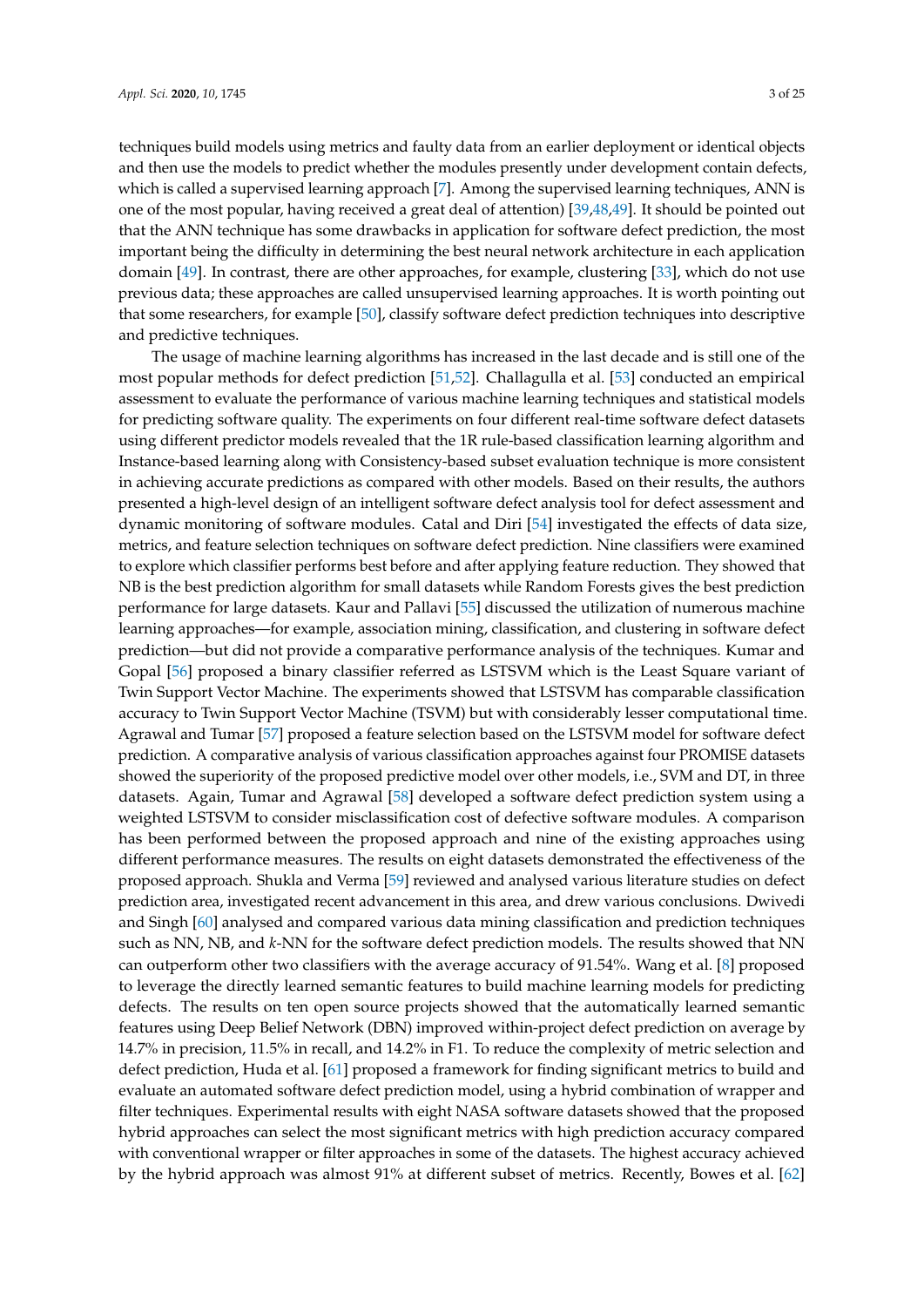performed a sensitivity analysis for the prediction uncertainty produced by four different classifiers. Their results showed that classifier ensembles with decision-making strategies that are not based on majority voting are likely to perform best. Zhou et al. [38] proposed a new deep forest model to build the defect prediction model (DPDF). Their results on 25 open source projects from four public datasets showed that the DPDF increased AUC value by 5% compared best traditional machine learning algorithms.

## **3. Preliminaries**

In this section, we briefly describe each of the algorithms utilized in the proposed approach.

## *3.1. NB*

NB is a statistical probability-based classifier based on the Bayes theorem. NB is a family of algorithms based on a common principle, which assumes that all of the predictors are equally important and independent of each other [63]. In other words, when the class variable is given, it assumes the presence or absence of a particular feature is not related to the presence or absence of any other feature [64]. Instead of simple classification, NB reports the probability of an instance belonging to each individual class. In our case, the class with the highest posterior probability is the outcome of prediction that predicts whether a software module is defective or non-defective.

## *3.2. k-NN*

*k*-NN is an instance-based learning method that classifies instances within a dataset by assigning the label of the closest neighbour to each new pattern during the testing phases. If the instances are tagged with a classification label, then the majority class of the closest *k* neighbours is assigned to the unclassified instance. Although the power of *k*-NN has been proven in a number of real domains, they have large storage requirements and their performance is sensitive to the choice of the *k*.

## *3.3. DT*

DT is a logic-based learning method that classifies instances by sorting them based on feature values. The main idea underlying DT for classification tasks is the recursive partition of the data space; thus, a DT can be equivalently expressed as a set of rules. DT utilizes a tree-like data structure where each node in the tree represents a feature in an instance to be classified, whereas each branch represents a value that the node can assume [65]. The classification of instances starts at the root node, and instances are sorted based on their feature values. The most well-known algorithm in the literature for building tree is the C4.5, which is an extension of the ID3 algorithm. Although DT can effectively deal with nonlinear relationships, it is sensitive to noisy data and also may lead to overfitting.

## *3.4. Adaboost*

AdaBoost is a widely used boosting algorithm that constructs an ensemble by performing multiple iterations each time with different instance weights and adjusts adaptively to the errors returned by classifiers from previous iterations [66,67]. Changing the weights of training instances in each iteration forces the learning algorithms to put more emphasis on instances that were incorrectly classified previously and less emphasis on instances that were correctly classified previously. In other words, weights of misclassified instances are increased, whereas weights of correctly classified instances are decreased. This will ensure misclassification errors for these misclassified instances count more heavily in the next iterations. AdaBoost uses the predictions of multiple weak classifiers and gives a final prediction through combined voting on techniques. Weak classifiers as originally defined by Freund and Schapire are classifiers that perform a little better than random guessing [68].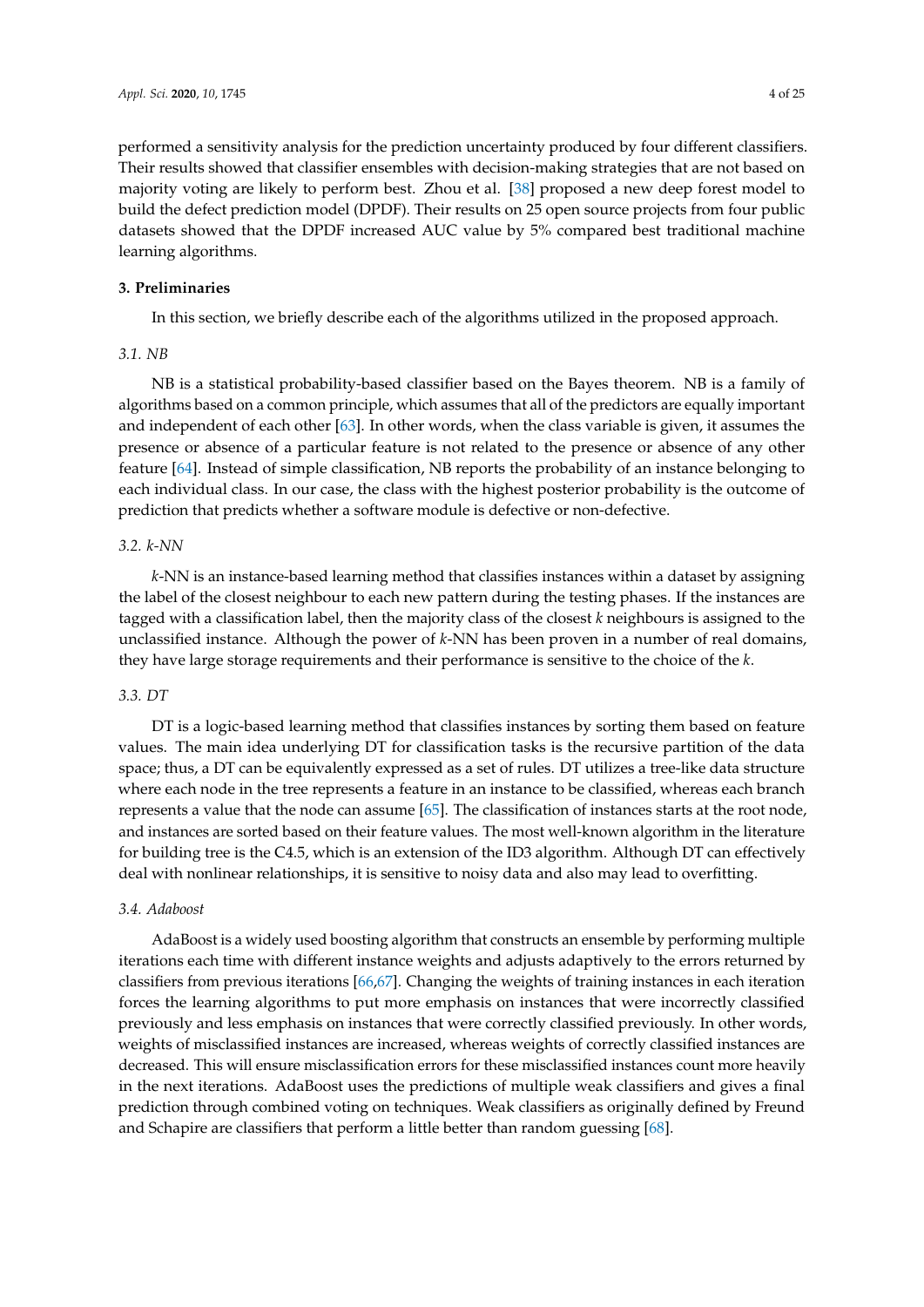## *3.5. Bagging*

Bagging is an ensemble technique that is used to improve the stability and accuracy of machine learning algorithms by combining the prediction of multiple weak classifiers [69]. Bagging works better for unstable learning algorithms where a little change in the training set results in large changes in predictions (i.e., ANN, DT). Bagging predicts an outcome several times from different training sets that are combined either by voting or with uniform averaging [70]. To describe the bagging algorithm, consider a dataset with N instances and a binary class label. The following steps summarize the Bagging algorithm:

- 1. Generate a random training set of size N with replacement from the data.
- 2. Train the random training set using any classification technique.
- 3. Assign a class to each node.
- 4. Repeat steps 1 to 3 many times.
- 5. Use voting to predict the class label.

# *3.6. RF*

The RF classifier is a special case of Bagging consisting of a collection of tree-structured classifiers. RF selects random features in order to create bootstrap models using decision trees [71]. To do so, it creates a random forest of multiple decision trees by selecting data and variables randomly. A subset of instances is chosen randomly from the selected attributes and assigned to the learning algorithm. The forest selects the classification that has the most votes over all the trees in the forest. RF relies on aggregating the output from many "shallow" trees (called stumps), which are tuned and pruned without much analysis, so that the errors from many stumps will disappear when aggregated and lead to a more accurate prediction. Randomization in RF appears in two places:

- 1. Each tree is trained using a random sample with replacement from a training set.
- 2. When training individual trees, a random subset of features is used for searching for splits. The randomization reduces the correlations among trees, which improves the predictive performance.

# *3.7. XGB*

XGB is a decision-tree-based supervised learning algorithm that implements a process called Gradient Boosting to construct an ensemble learner [72]. XGB optimises a collection of weak decision tree learning models to build an accurate and reliable predictor, decision tree ensemble, which uses the output of the weak learners in the final prediction. XGB improves upon the base Gradient Boosting Machines (GBMs) framework through algorithmic enhancements (i.e., Regularization, Sparsity Awareness, Weighted Quantile Sketch) and software and hardware optimization techniques (i.e., Parallelization, Tree Pruning). These improvements yield superior results using less computing resources in the shortest amount of time.

# *3.8. K-Means Clustering*

K-means clustering is one of the most popular unsupervised learning methods. The main goal of K-means is to group similar data instances together and find patterns in the given datasets. To achieve this goal, K-means defines number of clusters (*K*) and then groups the similar elements into these clusters. It starts by selecting the centriods, which are the starting points of the clusters. In the next step it assigns the instances to the closest centroid and then updates the positions of the centroids iteratively until the centroids are stabilized or the predefined maximum number of iterations is reached.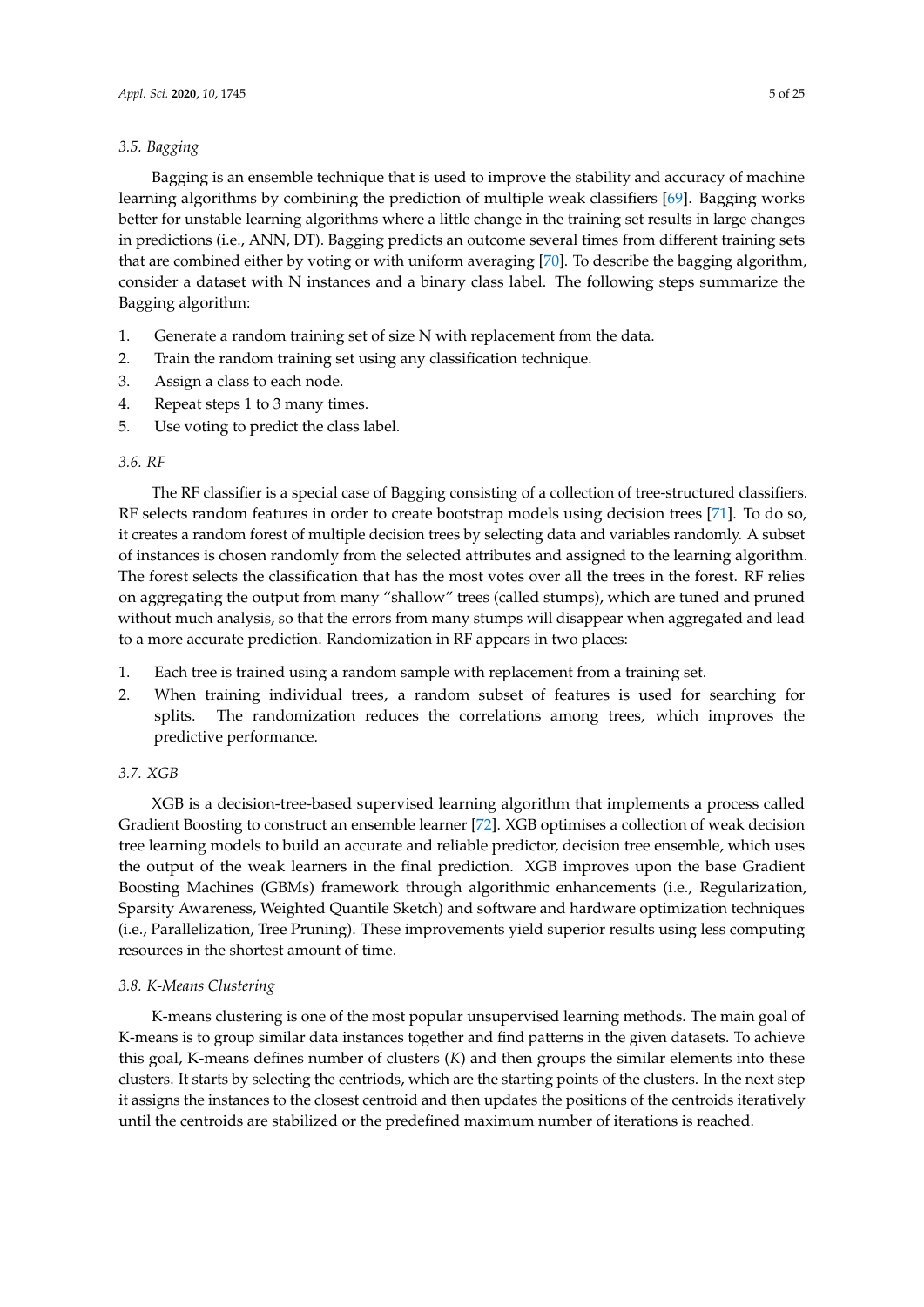Given a dataset of *n* instances  $S = \{x_1, \ldots, x_n\} \in \mathbb{R}^d$ , and an integer number *K*, K-means algorithm aims to find  $C = \{c_1, \ldots, c_K\}$ , the set of centroids with respect to the following error function:

$$
E(C) = \sum_{x \in S} \min_{i=1,\dots,K} ||x - c_i||^2
$$
 (1)

As mentioned before, K-means assigns instances to one of the specified clusters according to the similarity between them. To measure the similarity, it usually uses the Euclidean distance between the instance and the centroids.

## **4. Proposed Approach**

In this paper, we propose an approach for software defect classification where models are developed based on clustered patterns. The approach is composed of three main phases: In the first phase, a clustering process is applied on the training data to segment it into a set of groups of similar instances. In the second phase, different classifiers are trained based on the generated groups from the first phase. The third phase evaluates the developed models and uses them for predicting unrepresented instances. These three phases are illustrated in Figure 1 and described in details in the following three subsections.



**Figure 1.** Proposed methodology for software defect prediction.

#### *4.1. Clustering Phase*

The clustering phase is the first phase of the hybrid algorithm. The idea is to start a preprocessing step to prepare the data for developing the classification algorithms. The data is split into two parts: the training part, which is the only part that is used in this stage for clustering, and a testing part, which is used to evaluate the performance of the trained models. During this preprocessing step, we start by clustering training data into a set of predefined number of clusters. We can use any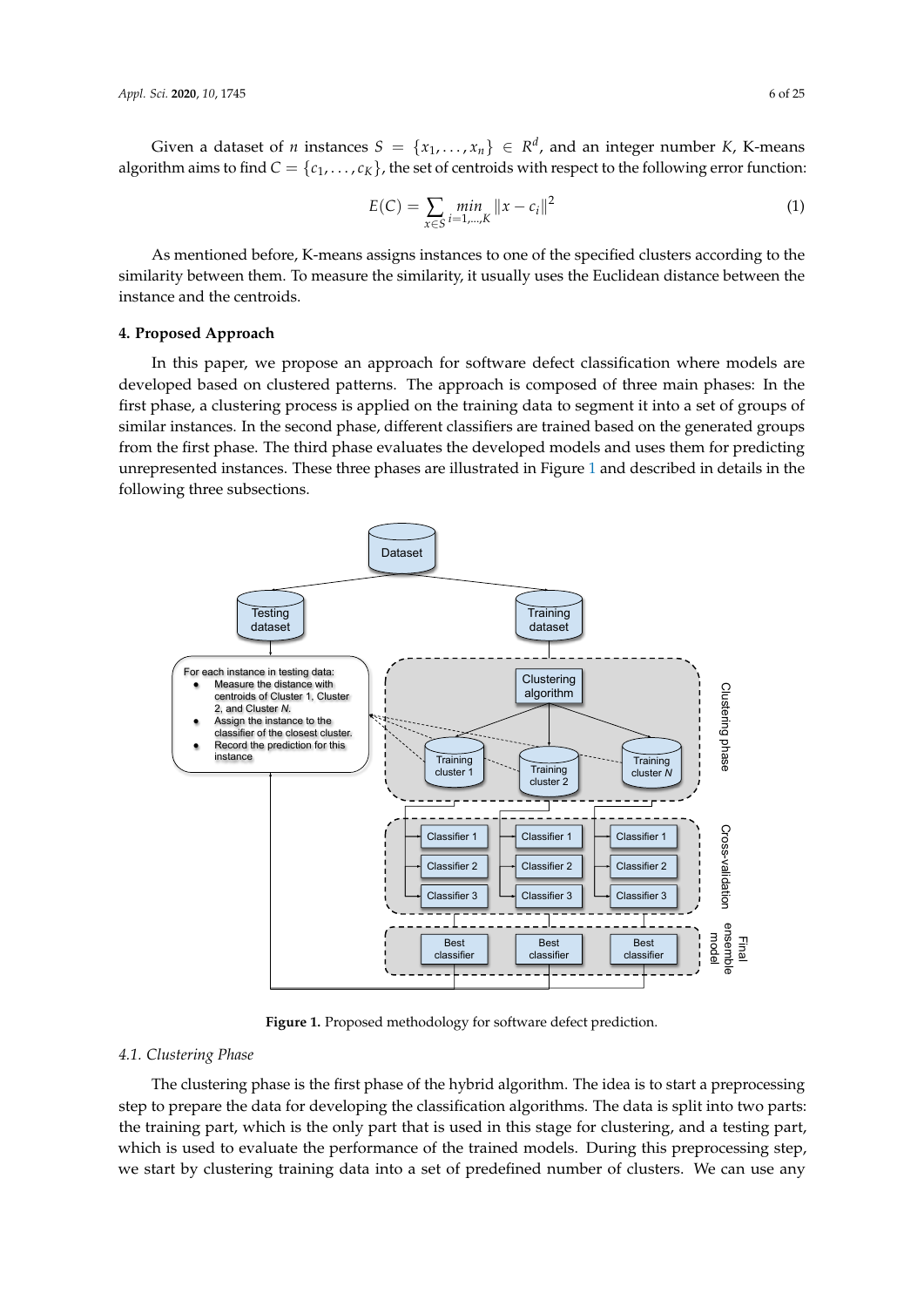clustering technique, but in our work one of the most popular clustering techniques, the k-means algorithm, will be used.

#### *4.2. Models Development Phase*

After segmenting the training data into a set of clusters, the next step is to develop a classification model for each cluster. To do that, several classification algorithms are trained and evaluated on each cluster using the cross-validation methodology. The goal is to find the most suitable and expert model for each cluster. For example, suppose we have three classification algorithms called *X*, *Y*, and *Z*. All algorithms will be trained and evaluated based on each cluster. For example, if algorithm *Y* produced the highest average accuracy over the cross-validation process based on a given cluster, then *Y* will be assigned to this cluster for future predictions because it showed higher prediction power than algorithms *X* and *Z*. It is important to note that when there is a cluster of only one class the classifier works as one class classification algorithm. So, it trains based on one class in the training phase and detects the other class in the testing phase as outlier. After finishing this phase, each cluster will have its own expert model. Note that the best classifier can be different from one cluster to another. Figure 2 gives an example of this phase with three different classifiers trained on three clusters, and it shows how the classifiers in the final model are selected.

In this work, two types of classifiers are implemented to produce two versions of the proposed approach. In the first version, basic classifiers are used. This version will be referred to as K-Means/Basic classifiers (KMB). In the second version, ensemble classifiers will be utilized. The latter version will be referred to as K-Means/Ensemble classifiers (KME).



**Figure 2.** Example of the model development phase of the proposed approach.

## *4.3. Testing Phase*

In the testing phase, we are concerned with the testing data generated in the first phase. For each instance in the testing data, we must specify to which cluster it belongs by calculating the distance between the instance and each centroid of the clusters. As a result, the instance will belong to the closest cluster (most similar), and it will be given to the model that has been assigned to the cluster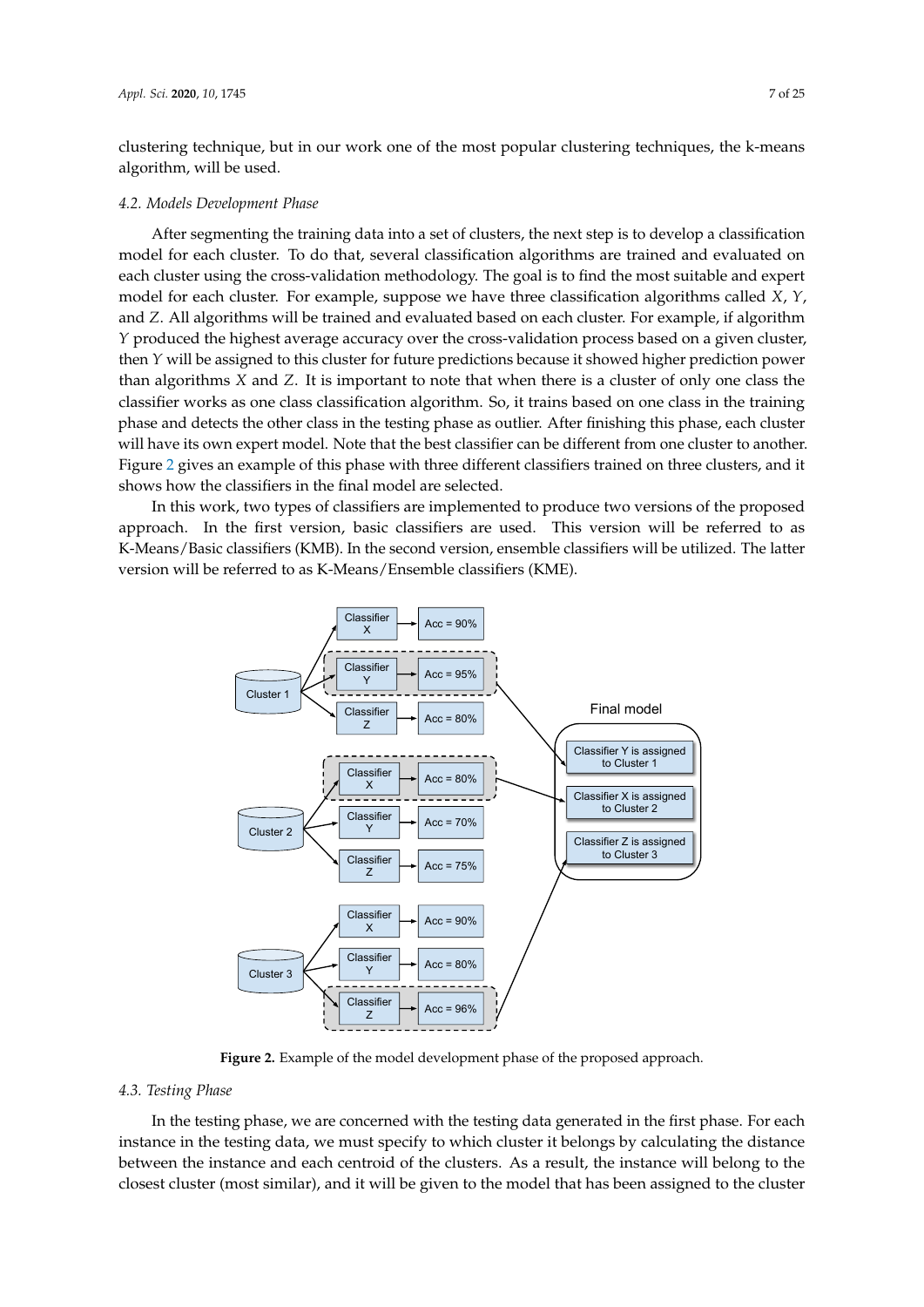in the training phase for final prediction. To determine the similarity, we use the Euclidean distance between the testing instance *I* and the centroid *C*, which can be defined as follows:

$$
d(I, C) = \sqrt{\sum_{i=1}^{d} (I_i - C_i)^2}
$$
 (2)

where *d* is the number of input features in the dataset.

After classifying all instances in the testing data, we can use the predictions against the actual values of classes to evaluate the performance of the given hybrid algorithm. The procedure of the algorithm is explained in Algorithm 1.

| Algorithm 1: Ensemble with clustering.                                                                                                                                                                                                                  |
|---------------------------------------------------------------------------------------------------------------------------------------------------------------------------------------------------------------------------------------------------------|
| <b>input</b> :D = $\{x_1, x_2, , x_n\}$ / Training dataset, D, which contains a set of training instances and<br>their associated class labels.                                                                                                         |
| Select F classifiers $\{f_1, f_2, , f_i\}$<br>Set $k$ //k number of clusters.<br>Split data into training data $(\lambda)$ and testing data ( $\Gamma$ )<br>Cluster $\lambda$ into k clusters = > {C <sub>1</sub> , C <sub>2</sub> , , C <sub>k</sub> } |
| //Training phase.                                                                                                                                                                                                                                       |
| <b>foreach</b> <i>classifier</i> $f_i$ <i>in</i> $F$ <b>do</b>                                                                                                                                                                                          |
| for $j \leftarrow 1$ to k do<br>Split $C_i$ to $cv$ folds//inner cross-validation<br>$cvError = 0$<br>for $l \leftarrow 1$ to $cv$ do<br>Train $f_i$ on $cv-1$ folds<br>compute error $E_l$ on the held out fold<br>$cvError = cvError + E_l$           |
| $avgError_i = \text{cvError}/\text{cv}$                                                                                                                                                                                                                 |
| For each $C_i$ select $f_i$ with the lowest avgError<br>//Testing phase.                                                                                                                                                                                |
| foreach instance I in $\Gamma$ do                                                                                                                                                                                                                       |
| Calculate the distance between $I$ and each $C_i$<br>Find the closest $C_i$ to I and its corresponding $f_i$<br>Prediction $[I] = f_i(I)$                                                                                                               |

## **5. Model Evaluation Metrics**

To evaluate the proposed software defect prediction model, we refer to the confusion matrix shown in Table 1, which is the primary source for accuracy estimation in classification problems. Based on this confusion matrix, the following criteria are used for evaluation:

1. Recall: is the fraction of relevant instances that have been retrieved over the total amount of relevant instances (i.e., coverage rate). It can be expressed by the following equation:

$$
Recall = \frac{TP}{TP + FN}
$$
 (3)

2. Precision: is the ratio of relevant instances among the retrieved instances. It can be given by the following equation:

$$
Precision = \frac{TP}{TP + FP}
$$
\n(4)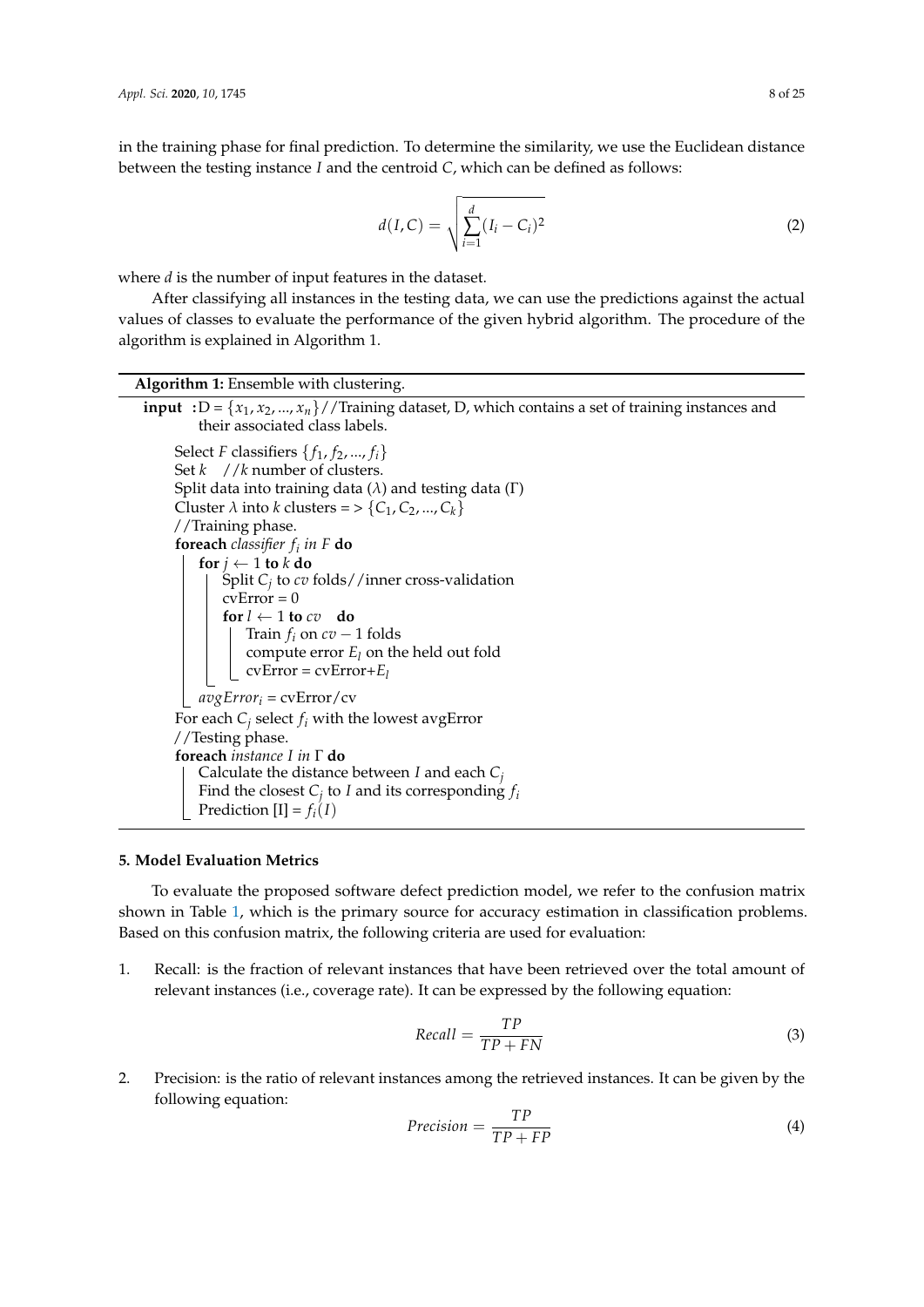3. G-mean: is the geometric mean of the recalls of each class and it can be measured by the following equation:

$$
G-mean = \sqrt{\frac{TP}{TP + FN} \times \frac{TN}{TN + FP}}
$$
 (5)

**Table 1.** Confusion matrix.

|                       | Actual |                  |  |  |  |  |
|-----------------------|--------|------------------|--|--|--|--|
|                       |        | Defect No Defect |  |  |  |  |
| Predicted defects     | TР     | FP               |  |  |  |  |
| Predicted non-defects | FN     | TN               |  |  |  |  |

## **6. Datasets Description**

To facilitate the replication and verification of our experiments, the proposed approach is applied to a series of 21 well-studied public and available online software defect benchmark datasets with various attributes and instances. Eleven of the studied datasets are obtained from the NASA corpus while ten from the PROMISE software engineering corpus [73]. However, the NASA corpus is a known-to-be noisy corpus [74,75]. To avoid the effect of such noisy data on the results of our experiments, we use the cleaned version of the NASA corpus as provided by [74], which is available online (https://figshare.com/articles/MDP\_data\_sets\_D\_and\_D\_-\_zipped\_up/6071675). The NASA datasets were collected from real software projects from different domains by NASA and have various software modules developed in several different programming languages including, C, C++, and Java, various scales of lines of code, and various types of software metrics. For instance, in the cleaned version of the NASA corpus, the JM1 dataset consists of 7782 instances (1672 defective/6110 defect-free) where each instance includes a total of 22 attributes, of which five are different lines of code measures, three are McCabe metrics, four are base Halstead measures, eight are derived Halstead measures, one is a branch-count, and one is a decision attribute that indicates whether a particular instance is defective or non-defective. The PROMISE datasets were collected from open source software projects developed in a variety of settings (e.g., Apache, GNU) which provides different metrics than the NASA corpus does. Table 2 shows information and some general statistics of each dataset.

| <b>Datasets</b> | Attributes | <b>Instances</b> | Defects | Non-Defects | Defects% | Non-Defects % |
|-----------------|------------|------------------|---------|-------------|----------|---------------|
| cm1             | 38         | 327              | 42      | 285         | 12.8     | 87.2          |
| jm1             | 22         | 7782             | 1672    | 6110        | 21.5     | 78.5          |
| kc1             | 22         | 1183             | 314     | 869         | 26.5     | 73.5          |
| kc3             | 40         | 194              | 36      | 158         | 18.6     | 81.4          |
| mc1             | 39         | 1988             | 46      | 1942        | 2.3      | 97.7          |
| mw1             | 38         | 253              | 27      | 226         | 10.7     | 89.3          |
| pc1             | 38         | 705              | 61      | 644         | 8.7      | 91.3          |
| pc <sub>2</sub> | 37         | 745              | 16      | 729         | 2.1      | 97.9          |
| pc3             | 38         | 1077             | 134     | 943         | 12.4     | 87.6          |
| pc4             | 38         | 1287             | 177     | 1110        | 13.8     | 86.2          |
| pc5             | 39         | 1711             | 471     | 1240        | 27.5     | 72.5          |
| $ant-1.7$       | 21         | 745              | 166     | 579         | 22.3     | 77.7          |
| camel-1.6       | 21         | 965              | 188     | 777         | 19.5     | 80.5          |
| $ivy-2.0$       | 21         | 352              | 40      | 312         | 11.4     | 88.6          |
| jedit-4.3       | 21         | 492              | 11      | 481         | 2.2      | 97.8          |
| $log4j-1.2$     | 21         | 205              | 189     | 16          | 92.2     | 7.8           |
| lucene-2.4      | 21         | 340              | 203     | 137         | 59.7     | 40.3          |
| $poi-3.0$       | 21         | 442              | 281     | 161         | 63.6     | 36.4          |
| tomcat-6        | 20         | 858              | 77      | 781         | 9        | 91            |
| xalan-2.6       | 21         | 885              | 411     | 474         | 46.4     | 53.6          |
| xerces-1.4      | 21         | 588              | 437     | 151         | 74.3     | 25.7          |

**Table 2.** Datasets specifications.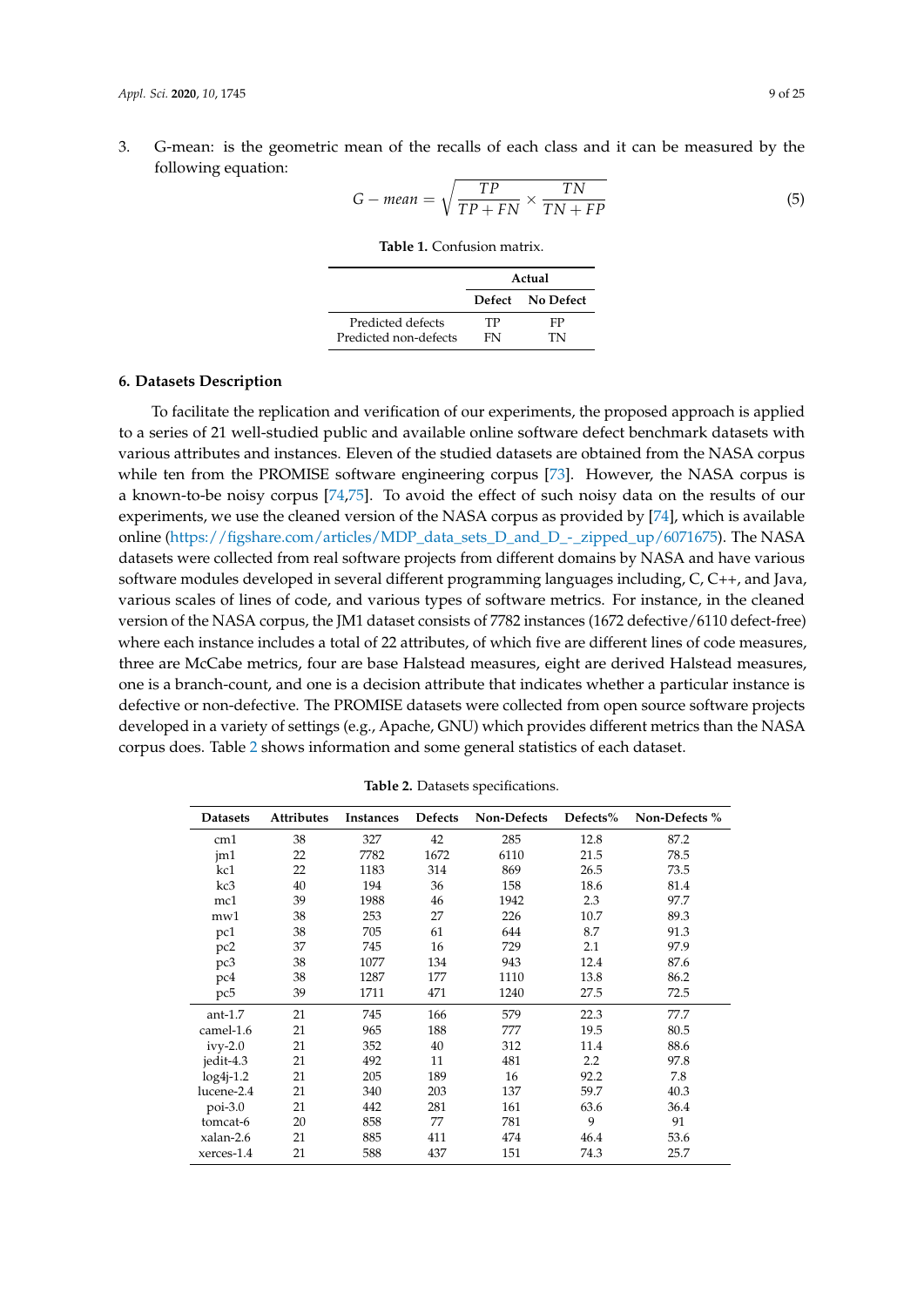## **7. Experiments and Results**

The experiments was executed 30 independent time then the average of the results was calculated. The experiments will be conducted in three steps:

- The best number of clusters is experimented for each dataset, and the best model for each cluster is found.
- The proposed approach is experimented based on utilizing simple and common classifiers (NB, *k*-NN, and DT).
- The proposed approach is experimented based on utilizing powerful ensemble classifiers (Bagging, AdaBoost, RF, and XGB).

For *k*-NN, the number of neighbours is set to 3 as this value showed best performance based on the training data compared to other values (i.e., 1, 5, 7, and 9). For the ensemble classifiers, the selected base classifier is decision tree, and the ensemble size is set to 100. The latter settings yield the best performance based on the training data with the least computation effort.

### *7.1. Finding the Best Number of Clusters and Their Corresponding Models*

The number of clusters in our final model will be determined based on the G-mean results of the training phase. Cross-validation approaches can help avoid overfitting in model selection [76]. Therefore, the training process is conducted based on two-folds cross-validation to avoid overfitting. Four settings are experimented to determine the required number of clusters: 3, 5, 7 or 9. The number of clusters that yield the highest G-mean value will be selected to be applied for the final model in the testing phase. Tables 3 and 4 show the G-mean results of the cross-validation training phase of our approach based on the basic classifiers and ensemble ones, respectively. As it can be seen in the tables, the best number of clusters varies from one dataset to another. This confirms that the software defect benchmark datasets are varied in their nature, where different groups can be identified, and these groups have a number of similar patterns. Tables 3 and 4 also show the distribution of classes in each cluster. It is important to note here that sometimes the clustering process produce clusters that contain only class. For such cases, any new instance that is closer to the center of a one-class cluster will be simply given the same class of the cluster.

For each cluster that results from the previous step, the best performing classifier is assigned. Demonstrating the best performing models for KMB and KME, Figures 3 and 4 show the frequency of the best models over all datasets. In the case of KMB, we can see that the DT is the most frequent classifier in most of cases, followed by NB and *k*-NN. In the case of KME, Bagging is the most frequent model, followed by XGB, RF and AdaBoost, respectively. This supports the idea that there is no dominating classifier for all the data patterns, and each group of similar patterns needs a model that fits its particular characteristics.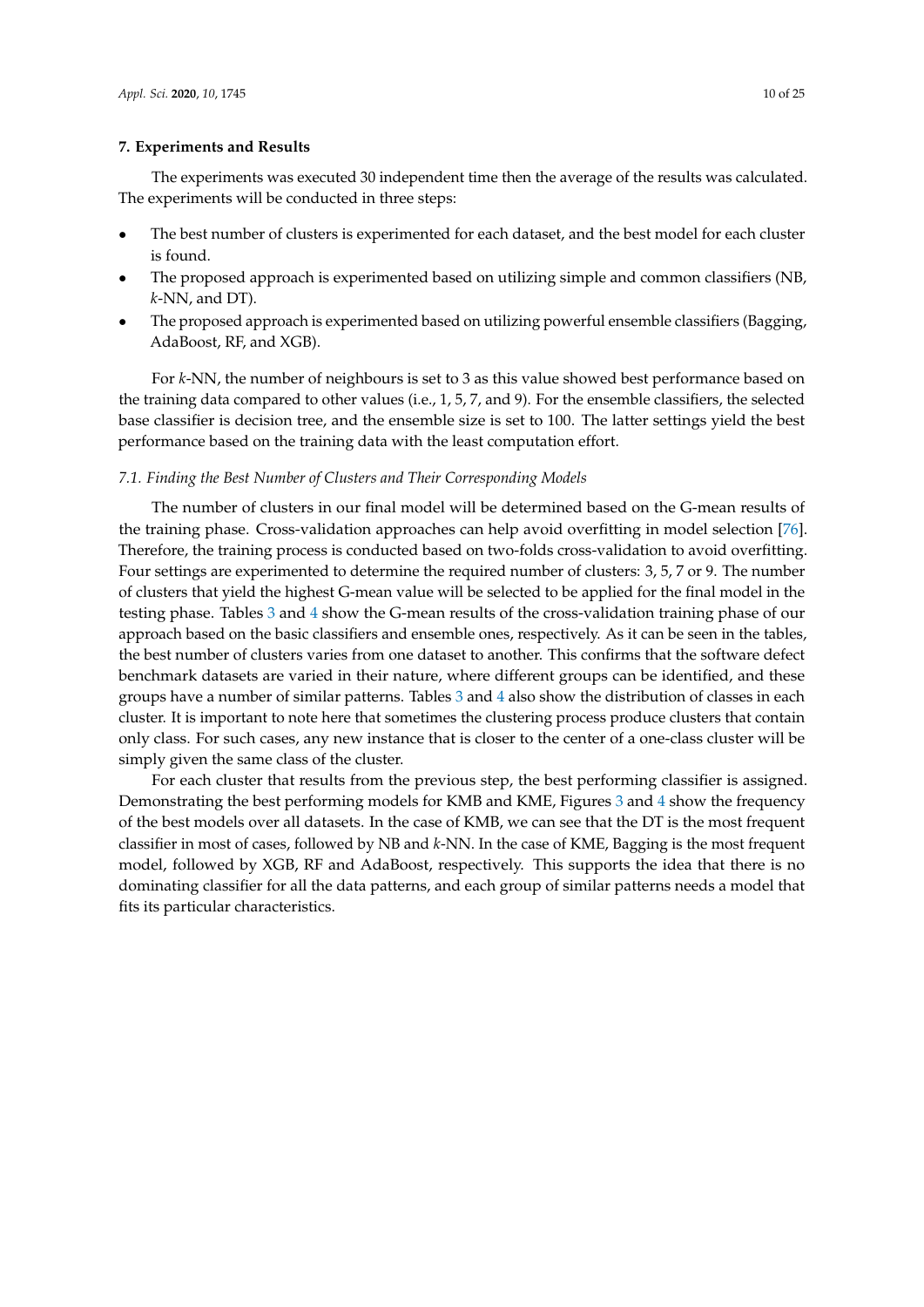| <b>KMB</b><br><b>Datasets</b> |                |                |       |       |       | <b>Best # of Clusters</b> | <b>Distribution of Classes Defects: Non-Defects</b>                                     |
|-------------------------------|----------------|----------------|-------|-------|-------|---------------------------|-----------------------------------------------------------------------------------------|
|                               | 1 <sup>C</sup> | 3 <sup>C</sup> | 5C    | 7C    | 9C    |                           |                                                                                         |
| cm1                           | 0.518          | 0.608          | 0.723 | 0.744 | 0.845 | 9                         | 7.7:92.3, 12.8:87.2, 14.3:85.7, 22.2:77.8, 50:50, 0:100, 0:100, 66.7:33.3, 13.8:86.2    |
| jm1                           | 0.615          | 0.622          | 0.631 | 0.625 | 0.621 | 5                         | 16.6:83.4, 23.2:76.8, 49.6:50.4, 12.2:87.8, 100:0                                       |
| kc1                           | 0.628          | 0.594          | 0.722 | 0.625 | 0.592 | 5                         | 17.8:82.2, 69.4:30.6, 50:50, 15:85, 44.2:55.8                                           |
| kc3                           | 0.685          | 0.546          | 0.441 | 0.423 | 0.464 |                           | 21.6:78.4                                                                               |
| mc1                           | 0.385          | 0.559          | 0.340 | 0.680 | 0.716 | 9                         | 5.6:94.4, 0:100, 3.5:96.5, 0:100, 2.6:97.4, 2:98, 0:100, 0:100, 50:50                   |
| mw1                           | 0.593          | 0.519          | 0.532 | 0.517 | 0.526 |                           | 7.9:92.1                                                                                |
| pc1                           | 0.556          | 0.603          | 0.548 | 0.414 | 0.453 | 3                         | 13.5:86.5, 11.7:88.3, 2.3:97.7                                                          |
| pc2                           | 0.658          | 0.575          | 0.897 | 0.658 | 0.837 | 5                         | 0:100, 0.8:99.2, 6.3:93.7, 0:100, 5.4:94.6                                              |
| pc3                           | 0.633          | 0.549          | 0.565 | 0.534 | 0.538 |                           | 11.9:88.1                                                                               |
| pc4                           | 0.634          | 0.606          | 0.691 | 0.471 | 0.234 | 5                         | 5.3:94.7, 5.8:94.2, 9.8:90.2, 12.1:87.9, 31.4:68.6                                      |
| pc5                           | 0.671          | 0.641          | 0.617 | 0.653 | 0.559 |                           | 26.1:73.9                                                                               |
| $ant-1.7$                     | 0.574          | 0.460          | 0.427 | 0.486 | 0.639 | 9                         | 2.8:97.2, 43.1:56.9, 5.8:94.2, 12.7:87.3, 86.7:13.3, 15:85, 16.7:83.3, 13.1:86.9, 40:60 |
| camel-1.6                     | 0.619          | 0.588          | 0.611 | 0.540 | 0.562 |                           | 17.3:65.4                                                                               |
| $i$ vy-2.0                    | 0.589          | 0.671          | 0.633 | 0.630 | 0.564 | 3                         | 13.8:86.3, 5.6:94.4, 7.1:92.9                                                           |
| jedit-4.3                     | 0.826          | 0.458          | 0.458 | 0.633 | 0.650 |                           | 0.8:99.2                                                                                |
| $log4j-1.2$                   | 0.773          | 0.500          | 0.874 | 0.975 | 0.989 | 9                         | 80:20, 93.1:6.9, 100:0, 87:13, 50:50, 100:0, 100:0, 100:0, 100:0                        |
| lucene-2.4                    | 0.734          | 0.822          | 0.720 | 0.592 | 0.548 | 3                         | 51.9:48.1, 40.4:59.6, 67.8:32.2                                                         |
| $poi-3.0$                     | 0.817          | 0.653          | 0.526 | 0.551 | 0.567 |                           | 60.2:39.8                                                                               |
| tomcat-6.0                    | 0.640          | 0.666          | 0.726 | 0.346 | 0.513 | 5                         | 37:63, 8.6:91.4, 2.3:97.7, 5.4:94.6, 9.6:90.4                                           |
| xalan-2.6                     | 0.756          | 0.635          | 0.723 | 0.710 | 0.644 |                           | 45.9:54.1                                                                               |
| xerces-1.4                    | 0.843          | 0.864          | 0.843 | 0.886 | 0.759 | 7                         | 89.3:10.7, 50:50, 92.1:7.9, 48.3:51.7, 90.5:9.5, 78.6:21.4, 100:0                       |

**Table 3.** G-mean results of two-folds cross-validation for the proposed approach based on the basic classifiers.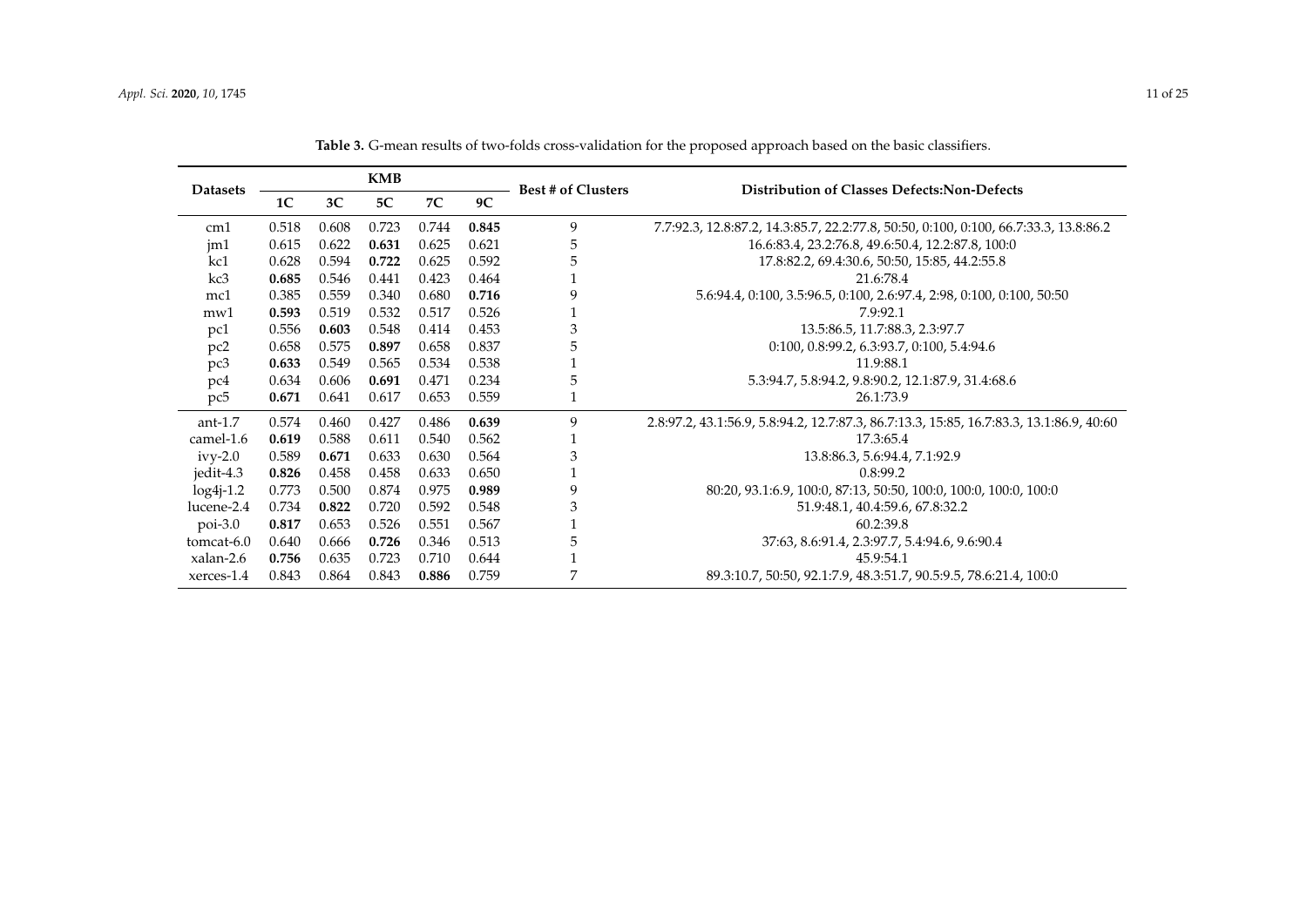| <b>Datasets</b> |       |                | <b>KMB</b> |       |       | <b>Best # of Clusters</b> | Distribution of Classes Defects: Non-Defects                                               |
|-----------------|-------|----------------|------------|-------|-------|---------------------------|--------------------------------------------------------------------------------------------|
|                 | 1C    | 3 <sup>C</sup> | 5C         | 7C    | 9C    |                           |                                                                                            |
| cm <sub>1</sub> | 0.417 | 0.653          | 0.758      | 0.748 | 0.845 | 9                         | 21.4:78.6, 5.9:94.1, 50:50, 0:100, 0:100, 41.7:58.3, 0:100, 13:87, 40:60                   |
| $\text{im}1$    | 0.505 | 0.585          | 0.596      | 0.612 | 0.606 |                           | 19.7:80.3, 18.6:81.4, 50.6:49.4, 11.3:88.7, 100:0, 34.7:65.3, 68.2:31.8                    |
| kc1             | 0.562 | 0.597          | 0.746      | 0.633 | 0.623 | 5                         | 13.2:86.8, 42.9:57.1, 58.3:41.7, 26.2:73.8, 21.1:78.9                                      |
| kc3             | 0.759 | 0.569          | 0.481      | 0.447 | 0.491 |                           | 25.8:74.2                                                                                  |
| mc1             | 0.373 | 0.504          | 0.315      | 0.696 | 0.718 | 9                         | 1.2:98.8, 1.6:98.4, 8.2:91.8, 0.9:99.1, 0:100, 0:100, 1.2:98.8, 13.6:86.4, 0:100           |
| mw1             | 0.661 | 0.526          | 0.539      | 0.522 | 0.524 |                           | 8.7:91.3                                                                                   |
| pc1             | 0.565 | 0.642          | 0.497      | 0.429 | 0.484 | 3                         | 21.6:78.4, 11.2:88.8, 7.9:92.1                                                             |
| pc <sub>2</sub> | 0.402 | 0.484          | 0.913      | 0.672 | 0.840 | 5                         | 0:100, 1.7:98.3, 2.3:97.7, 4.5:95.5, 16.7:83.3                                             |
| pc3             | 0.671 | 0.492          | 0.665      | 0.573 | 0.589 |                           | 13.6:86.4                                                                                  |
| pc4             | 0.695 | 0.664          | 0.697      | 0.503 | 0.229 | 5                         | 10.1:89.9, 25.9:74.1, 2.6:97.4, 1:99, 19.6:80.4                                            |
| pc <sub>5</sub> | 0.688 | 0.690          | 0.564      | 0.701 | 0.577 | 7                         | 38.5:61.5, 21.8:78.2, 29.1:70.9, 36.7:63.3, 24.4:75.6, 72.7:27.3, 16.8:83.2                |
| ant- $1.7$      | 0.603 | 0.554          | 0.461      | 0.536 | 0.726 | 9                         | 26.3:73.7, 35:65, 8.3:91.7, 11.9:88.1, 4.8:95.2, 10.3:89.7, 92.3:7.7, 57.1:42.9, 21.9:78.1 |
| camel-1.6       | 0.500 | 0.496          | 0.607      | 0.524 | 0.594 | 5                         | 11.5:88.5, 20.1:79.9, 3.8:96.2, 27.6:72.4, 21.6:78.4                                       |
| $i$ vy-2.0      | 0.657 | 0.861          | 0.719      | 0.681 | 0.636 | 3                         | 15.4:84.6, 0:100, 18.7:81.3                                                                |
| jedit-4.3       | 0.716 | 0.323          | 0.475      | 0.608 | 0.627 |                           | 1.6:98.4                                                                                   |
| $log4j-1.2$     | 0.667 | 0.472          | 0.890      | 0.977 | 0.987 | 9                         | 91.7:8.3, 100:0, 100:0, 100:0, 100:0, 100:0, 100:0, 85.7:14.3, 90.5:9.5                    |
| lucene-2.4      | 0.809 | 0.869          | 0.781      | 0.633 | 0.591 | 3                         | 42.5:57.5, 66:34, 51.1:48.9                                                                |
| $poi-3.0$       | 0.838 | 0.741          | 0.625      | 0.635 | 0.639 |                           | 61.1:38.9                                                                                  |
| tomcat-6.0      | 0.651 | 0.703          | 0.706      | 0.367 | 0.549 | 5                         | 12.3:87.7, 5.1:94.9, 11.6:88.4, 0:100, 4.3:95.7                                            |
| xalan-2.6       | 0.793 | 0.736          | 0.774      | 0.767 | 0.727 |                           | 46.2:53.8                                                                                  |
| xerces-1.4      | 0.915 | 0.969          | 0.950      | 0.945 | 0.775 | 3                         | 54.1:45.9, 93.2:6.8, 95.9:4.1                                                              |

**Table 4.** G-mean results of two-folds cross-validation for the proposed approach based on the ensemble classifiers.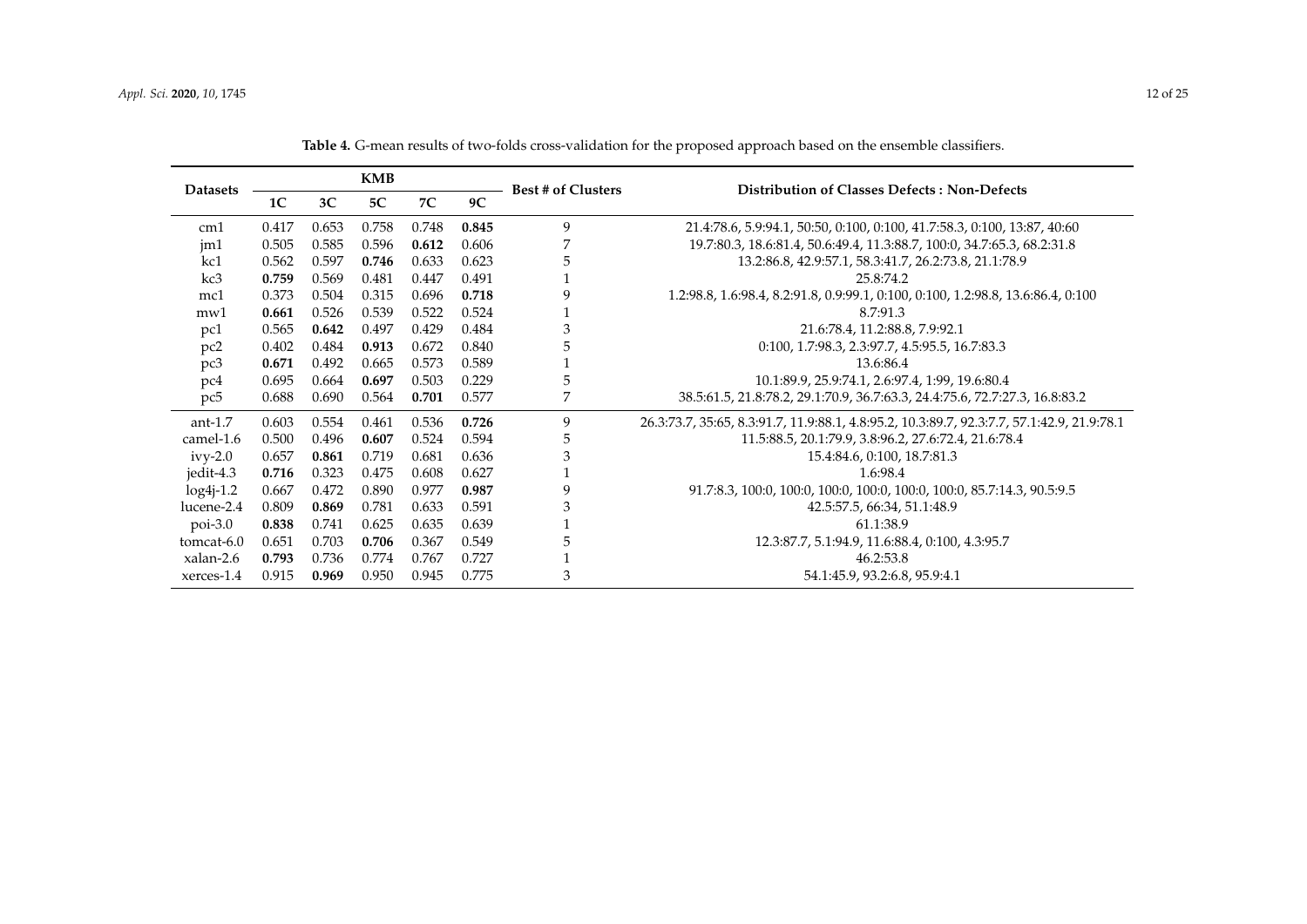

**Figure 3.** Frequency of the basic classifiers in K-Means/Basic classifiers (KMB) for different numbers of clusters.



**Figure 4.** Frequency of the ensemble classifiers in K-Means/Ensemble classifiers (KME) for different numbers of clusters.

# *7.2. KMB vs. Basic Classifiers*

In this part of the experiments we verify the performance of the KMB version of our proposed approach by experimenting it based on the 21 benchmark datasets and comparing it with the basic classifiers NB, *k*-NN, and DT.

Because all of the datasets are highly imbalanced, considering the accuracy ratio for evaluation is misleading. Therefore, other metrics (i.e., recall, precision, and G-mean) should be examined.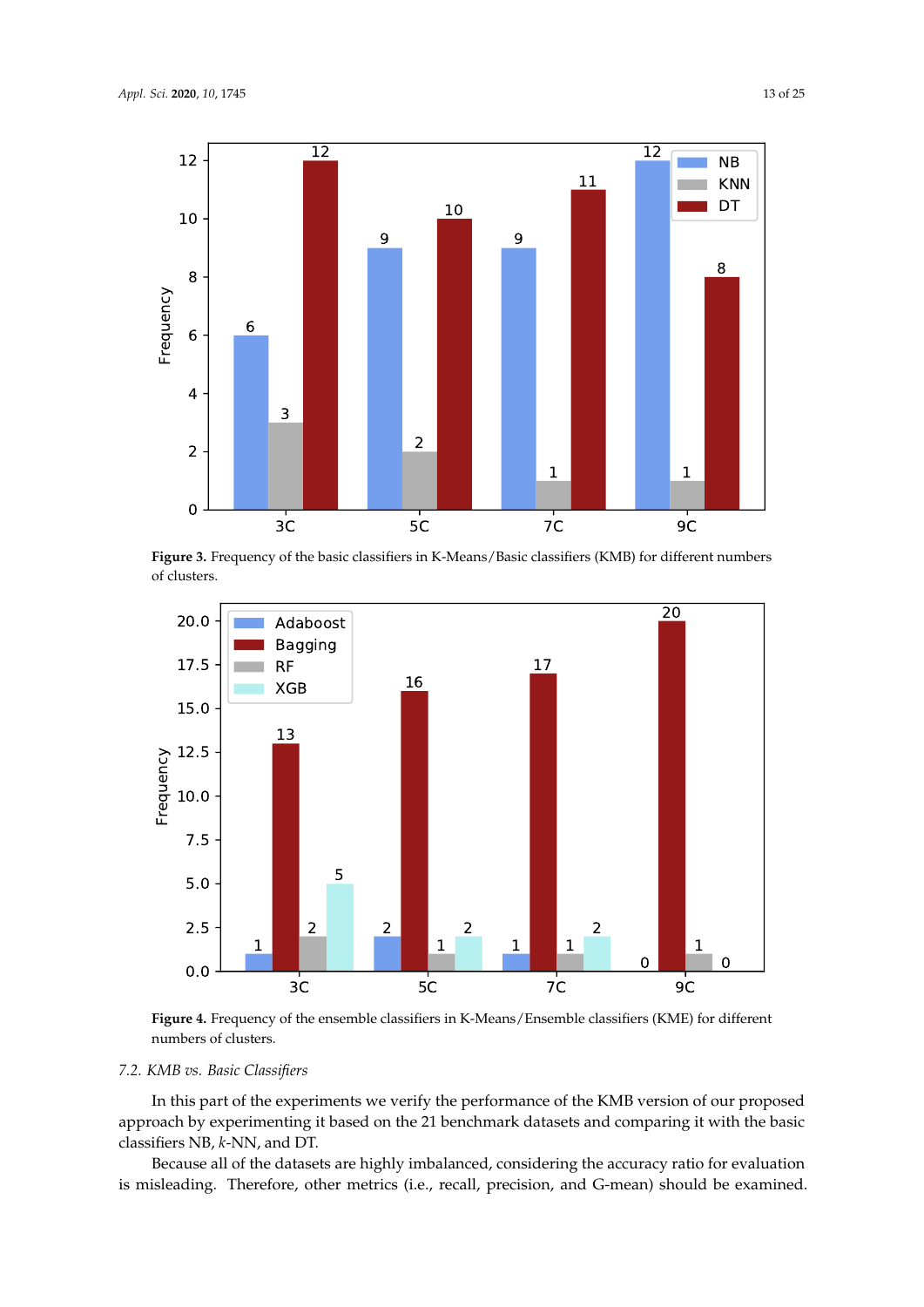NB Knn DT

The results of precision, recall and G-mean values are shown in Table 5. According to the results, we can see that KMB hits the best or very competitive precision and recall values for most of the datasets. The results of the G-mean evaluation measure reveal that KMB has better performance in 21 datasets, followed by NB and *k*-NN respectively, where NB achieved best results only in two datasets, and *k*-NN in one dataset.

For better visualization of the results, radar Figures 5–7 are plotted for KMB and the basic classifiers.

| <b>Datasets</b> | <b>NB</b> |       |        |              | $k$ -NN  |              |              | DT           |                  | <b>KMB</b> |       |        |  |
|-----------------|-----------|-------|--------|--------------|----------|--------------|--------------|--------------|------------------|------------|-------|--------|--|
|                 | Pre       | Rec   | G-Mean | Pre          | Rec      | G-Mean       | Pre          | Rec          | G-Mean           | Pre        | Rec   | G-Mean |  |
| cm1             | 0.404     | 0.312 | 0.525  | 0.406        | 0.300    | 0.517        | 0.379        | 0.285        | 0.501            | 0.527      | 0.437 | 0.630  |  |
| jm1             | 0.504     | 0.207 | 0.442  | 0.511        | 0.209    | 0.444        | 0.510        | 0.210        | 0.445            | 0.716      | 0.728 | 0.804  |  |
| kc1             | 0.592     | 0.389 | 0.591  | 0.601        | 0.395    | 0.596        | 0.596        | 0.388        | 0.590            | 0.713      | 0.694 | 0.787  |  |
| kc3             | 0.482     | 0.581 | 0.690  | 0.480        | 0.562    | 0.681        | 0.479        | 0.578        | 0.688            | 0.733      | 0.798 | 0.848  |  |
| mc1             | 0.029     | 0.880 | 0.594  | 0.029        | 0.870    | 0.596        | 0.030        | 0.877        | 0.598            | 0.693      | 0.660 | 0.794  |  |
| mw1             | 0.081     | 0.338 | 0.480  | 0.085        | 0.433    | 0.540        | 0.083        | 0.417        | 0.529            | 0.578      | 0.675 | 0.722  |  |
| pc1             | 0.250     | 0.329 | 0.540  | 0.275        | 0.356    | 0.564        | 0.266        | 0.338        | 0.550            | 0.661      | 0.721 | 0.823  |  |
| pc <sub>2</sub> | 0.093     | 0.872 | 0.789  | 0.089        | 0.861    | 0.779        | 0.088        | 0.844        | 0.772            | 0.424      | 0.516 | 0.555  |  |
| pc3             | 0.144     | 0.908 | 0.406  | 0.146        | 0.920    | 0.409        | 0.144        | 0.907        | 0.405            | 0.680      | 0.720 | 0.827  |  |
| pc4             | 0.270     | 0.723 | 0.727  | 0.281        | 0.754    | 0.745        | 0.282        | 0.749        | 0.745            | 0.800      | 0.785 | 0.870  |  |
| pc5             | 0.535     | 0.213 | 0.443  | 0.537        | 0.217    | 0.448        | 0.535        | 0.215        | 0.446            | 0.760      | 0.775 | 0.836  |  |
| $ant-1.7$       | 0.413     | 0.787 | 0.745  | 0.433        | 0.763    | 0.751        | 0.433        | 0.755        | 0.748            | 0.708      | 0.682 | 0.795  |  |
| camel-1.6       | 0.315     | 0.205 | 0.428  | 0.330        | 0.212    | 0.436        | 0.333        | 0.218        | 0.442            | 0.687      | 0.695 | 0.796  |  |
| $ivy-2.0$       | 0.593     | 0.580 | 0.732  | 0.580        | 0.557    | 0.716        | 0.611        | 0.574        | 0.731            | 0.709      | 0.572 | 0.684  |  |
| jedit-4.3       | 0.300     | 0.244 | 0.269  | $\mathbf{0}$ | $\theta$ | $\mathbf{0}$ | $\mathbf{0}$ | $\mathbf{0}$ | $\boldsymbol{0}$ | 0.716      | 0.885 | 0.933  |  |
| $log4j-1.2$     | 0.961     | 0.962 | 0.749  | 0.963        | 0.970    | 0.765        | 0.962        | 0.970        | 0.756            | 0.973      | 0.979 | 0.600  |  |
| lucene-2.4      | 0.799     | 0.600 | 0.695  | 0.800        | 0.589    | 0.690        | 0.786        | 0.593        | 0.685            | 0.835      | 0.837 | 0.801  |  |
| $poi-3.0$       | 0.915     | 0.626 | 0.749  | 0.902        | 0.601    | 0.728        | 0.901        | 0.607        | 0.732            | 0.906      | 0.917 | 0.867  |  |
| tomcat-6.0      | 0.436     | 0.418 | 0.620  | 0.461        | 0.438    | 0.637        | 0.456        | 0.431        | 0.631            | 0.686      | 0.747 | 0.848  |  |
| xalan-2.6       | 0.864     | 0.513 | 0.688  | 0.878        | 0.527    | 0.700        | 0.876        | 0.512        | 0.690            | 0.851      | 0.855 | 0.859  |  |
| xerces-1.4      | 0.934     | 0.698 | 0.783  | 0.942        | 0.632    | 0.756        | 0.943        | 0.626        | 0.754            | 0.972      | 0.964 | 0.935  |  |

**Table 5.** Precision, Recall, and G-mean for the basic classifiers and KMB.



**Figure 5.** Precision for the basic classifiers and KMB.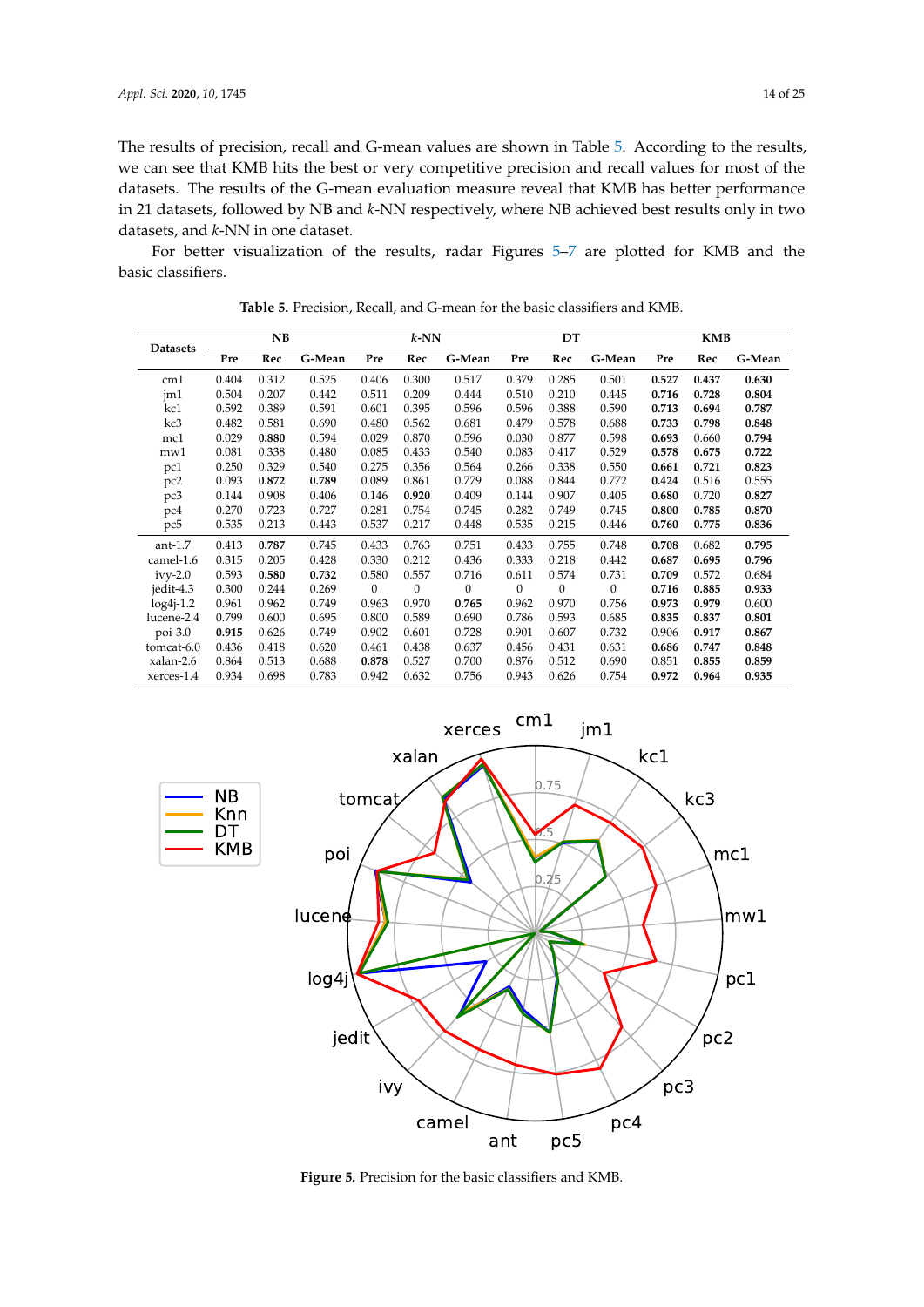

**Figure 6.** Recall for the basic classifiers and KMB.



**Figure 7.** G-mean for the basic classifiers and KMB.

# *7.3. KME vs. Ensemble Classifiers*

Here we experiment the KME version of the proposed algorithm, which combines ensemble classifiers instead of simple classifiers in an attempt to boost the predictive power of the approach.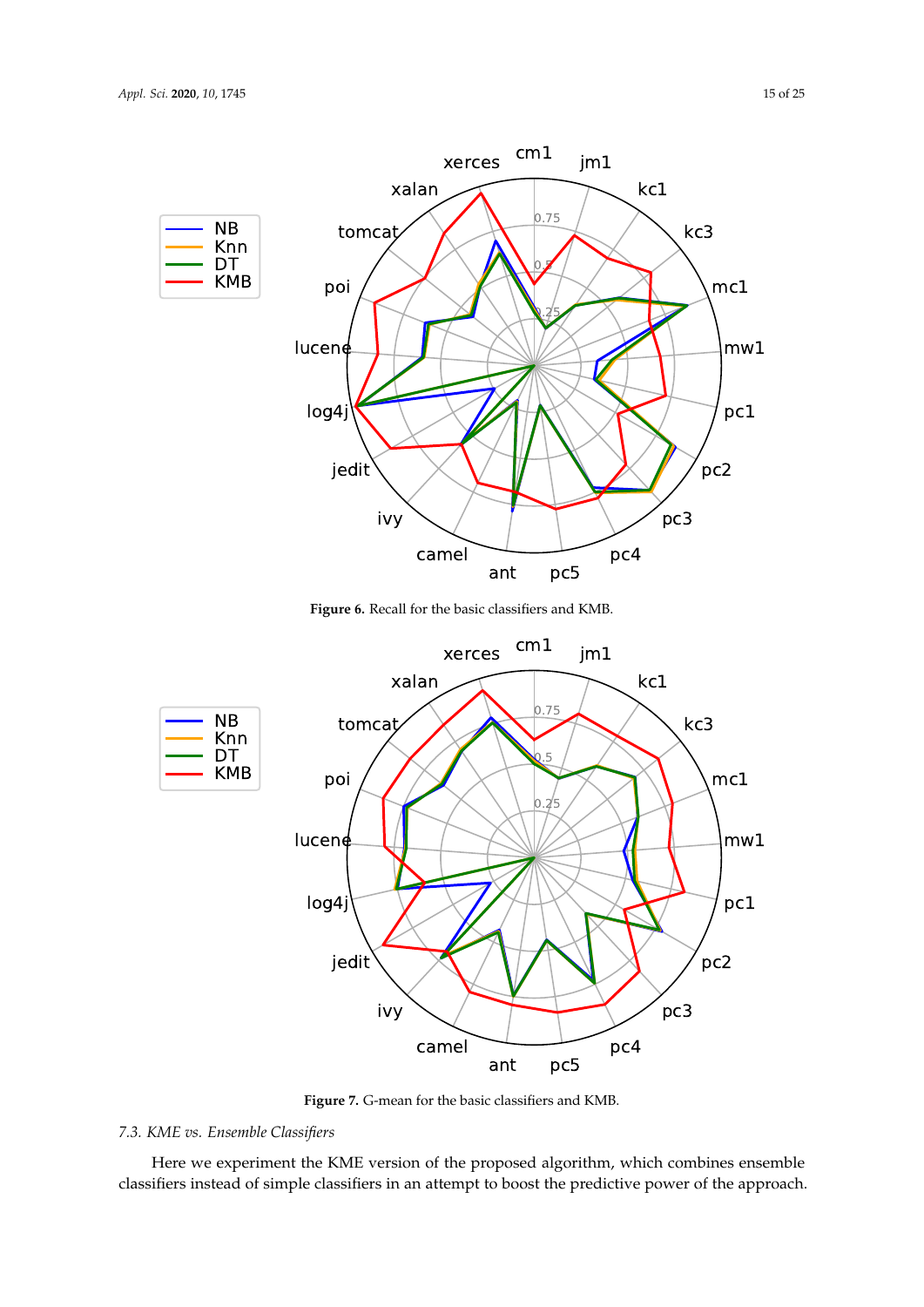For precision and recall, Table 6 shows that KME is dominating the top rates especially in regard to precision. Considering the G-mean results in Table 6, we can see that KME hits the best results in 19 datasets out of 21. For better visualization of the obtained results, radar Figures 8–10 are plotted for KME and the ensemble classifiers. By comparing the performance of KMB and KME in terms of G-mean results, Table 7 shows that the KMB achieves better results in 14 datasets out of 21 indicating that it is not necessary to apply the KME in all cases. This could be explained by the fact that KMB is a type of ensemble classification and it combines weak classifiers which could prevent overfitting. This is unlike the case of KME which combines powerful classifiers.

| <b>Datasets</b>        | <b>Bagging</b> |               |              | AdaBoost     |             |                | RF           |                |              | XGB          |                |                | <b>KME</b> |             |            |
|------------------------|----------------|---------------|--------------|--------------|-------------|----------------|--------------|----------------|--------------|--------------|----------------|----------------|------------|-------------|------------|
|                        | Pre            | Rec           | G-Mean       | Pre          |             | Rec G-Mean Pre |              | Rec            | G-Mean Pre   |              |                | Rec G-Mean Pre |            |             | Rec G-Mean |
| cm1                    |                | 0.392 0.295   | 0.511        |              | 0.404 0.300 | 0.516          |              | 0.400 0.295    | 0.511        |              | 0.397 0.289    | 0.507          |            | 0.783 0.623 | 0.775      |
| $\text{im}1$           | 0.505 0.207    |               | 0.441        |              | 0.505 0.208 | 0.443          | 0.505        | 0.209          | 0.444        | 0.506        | 0.207          | 0.441          |            | 0.846 0.669 | 0.780      |
| kc1                    |                | 0.592 0.388   | 0.590        |              | 0.604 0.393 | 0.595          | 0.598 0.391  |                | 0.593        |              | 0.589 0.388    | 0.590          |            | 0.808 0.663 | 0.758      |
| kc3                    |                | 0.464 0.556   | 0.674        |              | 0.480 0.567 | 0.684          | 0.488        | 0.576          | 0.691        | 0.478        | 0.543          | 0.672          |            | 0.832 0.792 | 0.862      |
| mc1                    |                | 0.029 0.870   | 0.596        |              | 0.030 0.892 | 0.605          | 0.029        | 0.863          | 0.595        | 0.03         | 0.885          | 0.601          |            | 0.866 0.628 | 0.761      |
| mw1                    |                | 0.087 0.438   | 0.544        |              | 0.086 0.433 | 0.542          | 0.085        | 0.433          | 0.539        | 0.078        | 0.396          | 0.513          |            | 0.729 0.519 | 0.594      |
| pc1                    |                | 0.263 0.335   | 0.547        |              | 0.246 0.313 | 0.527          |              | 0.265 0.345    | 0.556        | 0.247 0.315  |                | 0.529          |            | 0.828 0.659 | 0.803      |
| pc <sub>2</sub>        |                | 0.094 0.886   | 0.795        |              | 0.088 0.836 | 0.771          | 0.092        | 0.886          | 0.792        | 0.095 0.883  |                | 0.796          |            | 0.901 0.417 | 0.619      |
| pc3                    |                | $0.145$ 0.916 | 0.409        |              | 0.144 0.909 | 0.404          |              | 0.145 0.909    | 0.409        | 0.145 0.911  |                | 0.412          |            | 0.776 0.546 | 0.726      |
| pc4                    |                | 0.280 0.736   | 0.739        | 0.276 0.739  |             | 0.738          |              | 0.280 0.742    | 0.741        |              | 0.283 0.749    | 0.745          |            | 0.881 0.727 | 0.840      |
| pc5                    | 0.529 0.211    |               | 0.441        |              | 0.536 0.215 | 0.446          |              | 0.533 0.212    | 0.443        | 0.542 0.218  |                | 0.450          |            | 0.832 0.730 | 0.811      |
| ant- $1.7$             |                | 0.438 0.770   | 0.756        |              | 0.434 0.756 | 0.749          |              | 0.434 0.768    | 0.753        |              | 0.436 0.760    | 0.752          |            | 0.801 0.635 | 0.780      |
| camel-1.6              | 0.320 0.210    |               | 0.433        |              | 0.325 0.214 | 0.438          |              | 0.336 0.225    | 0.449        | 0.333 0.219  |                | 0.443          |            | 0.841 0.621 | 0.746      |
| $ivy-2.0$              | 0.616 0.569    |               | 0.728        |              | 0.618 0.584 | 0.737          |              | 0.606 0.553    | 0.717        |              | 0.595 0.556    | 0.718          |            | 0.858 0.703 | 0.828      |
| jedit-4.3              | $\mathbf{0}$   | $\mathbf{0}$  | $\mathbf{0}$ | $\mathbf{0}$ | $\theta$    | $\mathbf{0}$   | $\mathbf{0}$ | $\overline{0}$ | $\mathbf{0}$ | $\mathbf{0}$ | $\overline{0}$ | $\mathbf{0}$   |            | 0.919 0.885 | 0.938      |
| $log4i-1.2$            | 0.961 0.969    |               | 0.752        | 0.961        | 0.969       | 0.751          | 0.962        | 0.967          | 0.753        | 0.962        | 0.969          | 0.761          |            | 0.969 1.000 | 0.325      |
| lucene-2.4             | 0.802 0.583    |               | 0.689        |              | 0.794 0.588 | 0.687          |              | 0.798 0.594    | 0.691        | 0.797 0.592  |                | 0.691          |            | 0.862 0.853 | 0.831      |
| $poi-3.0$              | 0.906 0.593    |               | 0.726        |              | 0.896 0.592 | 0.721          |              | 0.904 0.602    | 0.73         |              | 0.906 0.603    | 0.732          |            | 0.929 0.925 | 0.895      |
| tomcat-6.0             | 0.441 0.412    |               | 0.617        | 0.441        | 0.426       | 0.626          | 0.447        | 0.431          | 0.630        | 0.449        | 0.436          | 0.635          |            | 0.788 0.567 | 0.743      |
| xalan-2.6              | 0.879 0.521    |               | 0.697        | 0.873        | 0.508       | 0.687          |              | 0.877 0.513    | 0.691        |              | 0.880 0.514    | 0.693          |            | 0.878 0.820 | 0.857      |
| xerces-1.4 0.937 0.626 |                |               | 0.750        |              | 0.941 0.623 | 0.751          |              | 0.941 0.638    | 0.758        |              | 0.942 0.626    | 0.753          |            | 0.976 0.982 | 0.923      |

**Table 6.** Precision, Recall, and G-mean for the ensemble classifiers and KME.

**Table 7.** G-mean for KMB and KME.

| <b>Datasets</b> | G-Mean     |            |
|-----------------|------------|------------|
|                 | <b>KMB</b> | <b>KMF</b> |
| cm1             | 0.630      | 0.775      |
| jm1             | 0.804      | 0.780      |
| kcl             | 0.787      | 0.758      |
| kc3             | 0.848      | 0.862      |
| mc1             | 0.794      | 0.761      |
| mw1             | 0.722      | 0.594      |
| pc1             | 0.823      | 0.803      |
| pc2             | 0.555      | 0.619      |
| pc3             | 0.827      | 0.726      |
| pc4             | 0.870      | 0.840      |
| pc5             | 0.836      | 0.811      |
| ant-1.7         | 0.795      | 0.780      |
| camel-1.6       | 0.796      | 0.746      |
| $i$ vy-2.0      | 0.684      | 0.828      |
| jedit-4.3       | 0.933      | 0.938      |
| $log4j-1.2$     | 0.600      | 0.325      |
| lucene-2.4      | 0.801      | 0.831      |
| $poi-3.0$       | 0.867      | 0.895      |
| tomcat-6.0      | 0.848      | 0.743      |
| xalan-2.6       | 0.859      | 0.857      |
| xerces-1.4      | 0.935      | 0.923      |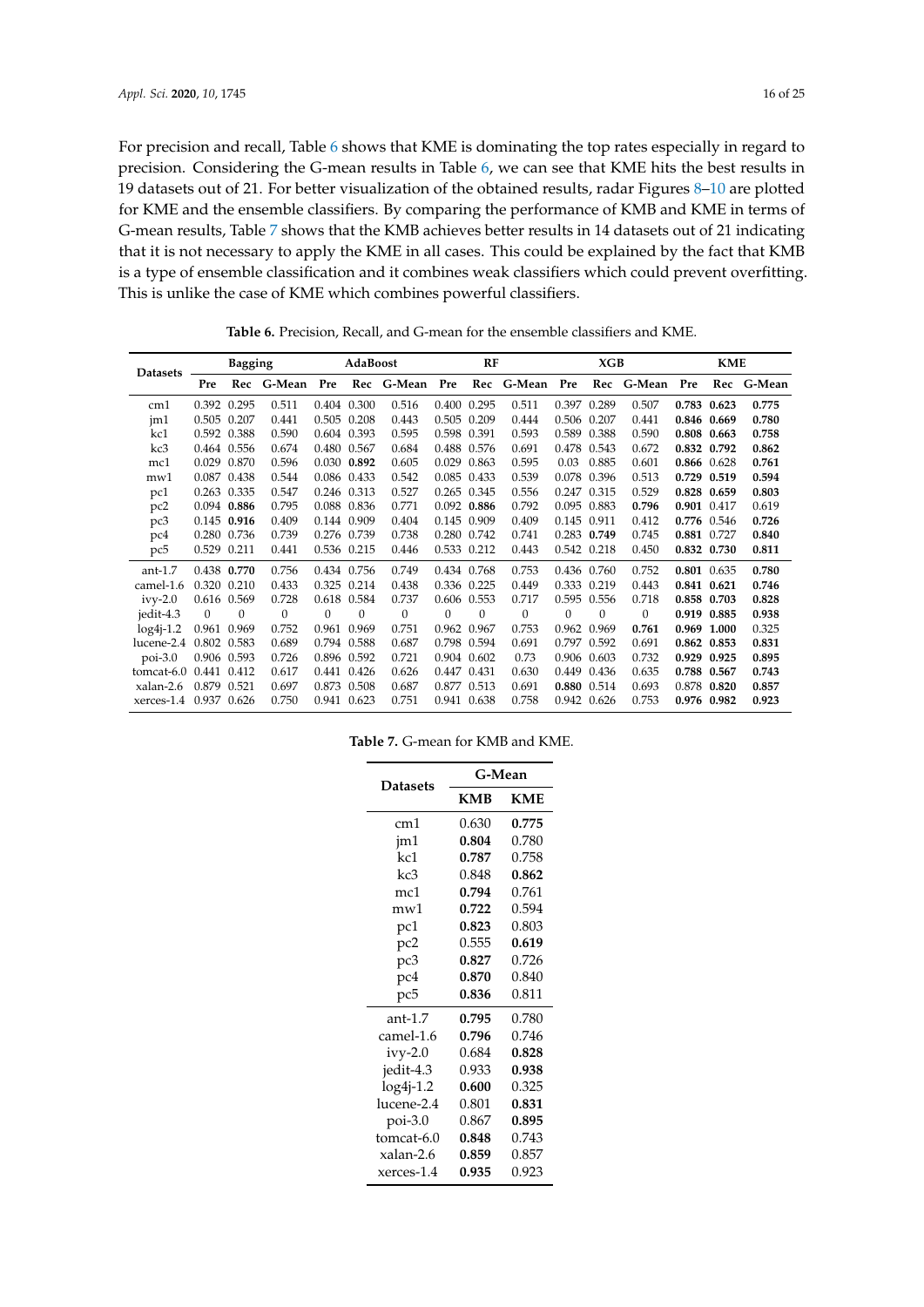

**Figure 8.** Precision for the ensemble classifiers and KME.



**Figure 9.** Recall for the ensemble classifiers and KME.

The boxplots for KMB and KME represented in Figures 11 and 12. These boxplots are created for reporting the G-mean of 30 independent runs for all datasets. The figures show that KMB and KME are very competitive and stable in most of the datasets. It can be noted that for few datasets KMB and KME exhibit more sensitive performance than the other datasets. Examples of these datasets are cm1, mc1, mw1 and pc2. This sensitivity can be due to the high imbalance ratio in these datasets, that is, misclassifying one instant from the rare class will highly impact the G-mean measure. For jedit-4.3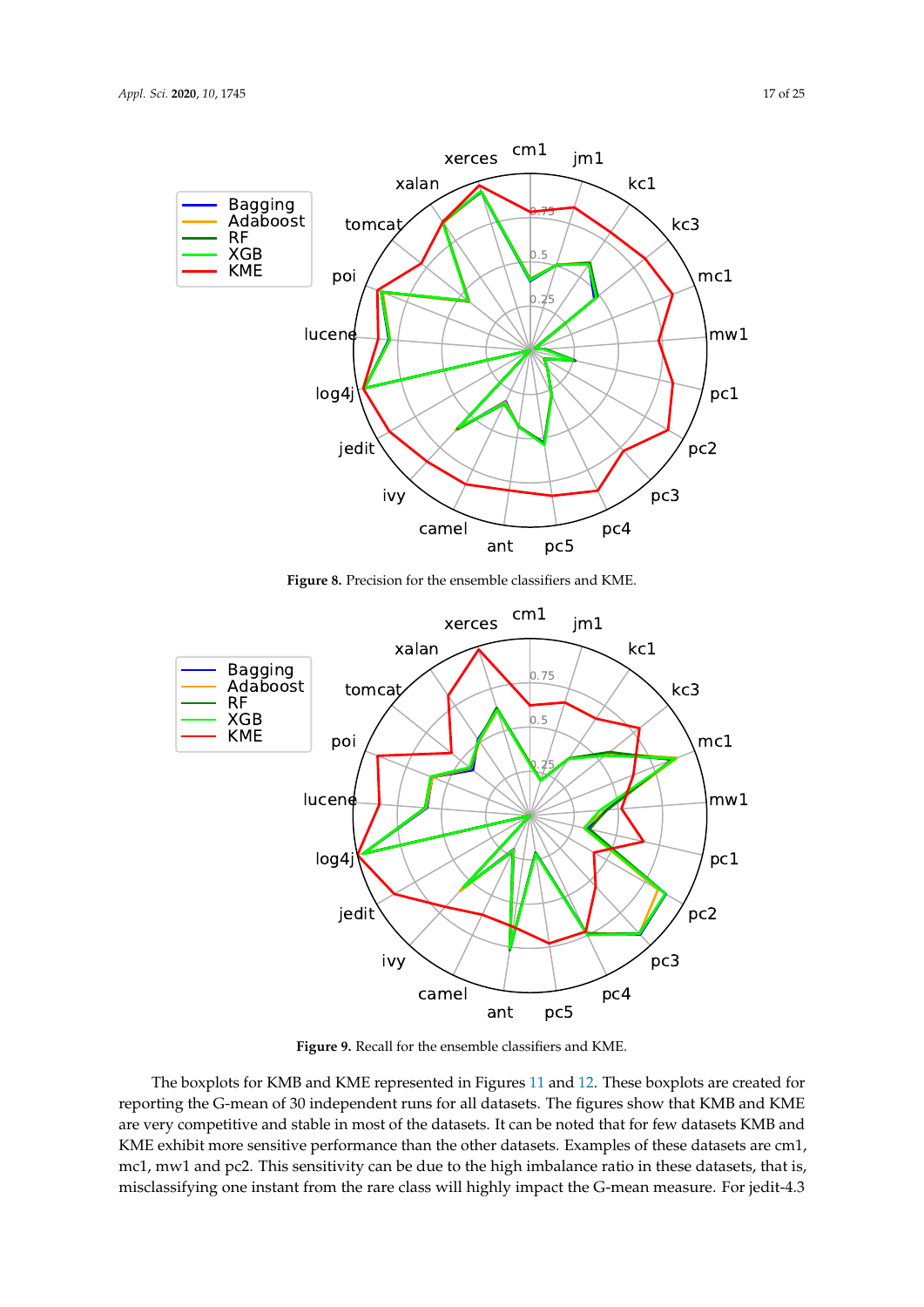dataset, the single classifier approach failed to classify the rare instances therefore its recall is 0 and consequently the G-mean is 0. On the other hand, for the log4j-1.2 dataset, performance of of KMB and KME was worse than the other classifiers which could be reasoned to the clustering step which produced clusters that are harder for KMB and KME to cluster.



**Figure 10.** G-mean for the ensemble classifiers and KME.

Although the purposed approaches have been compared with the best traditional machine learning algorithms, we also compare the proposed KME with the results of one of the most recent sophisticated approaches called defect prediction based on deep forest (DPDF) [38]. Specifically, we used the common datasets used in their published results and in our approach, 13 datasets, to compare our approach against in terms of precision and recall as shown in Table 8. The results show that KME outperforms the DPDF in all datasets except for pc2 and tomcat-6.0.

|             |            | Rec   |       |  |  |  |
|-------------|------------|-------|-------|--|--|--|
| <b>DPDF</b> | <b>KMF</b> | DPDF  | KMF.  |  |  |  |
| 0.290       | 0.866      | 0.020 | 0.628 |  |  |  |
| 0.630       | 0.729      | 0.430 | 0.519 |  |  |  |
| 0.250       | 0.828      | 0.130 | 0.659 |  |  |  |
| 0.980       | 0.901      | 0.720 | 0.417 |  |  |  |
| 0.260       | 0.776      | 0.070 | 0.546 |  |  |  |
| 0.770       | 0.881      | 0.210 | 0.727 |  |  |  |
| 0.610       | 0.832      | 0.370 | 0.730 |  |  |  |
| 0.640       | 0.801      | 0.480 | 0.635 |  |  |  |
| 0.460       | 0.841      | 0.120 | 0.621 |  |  |  |
| 0.690       | 0.862      | 0.820 | 0.853 |  |  |  |
| 0.840       | 0.929      | 0.820 | 0.925 |  |  |  |
| 0.840       | 0.788      | 0.120 | 0.567 |  |  |  |
| 0.760       | 0.878      | 0.680 | 0.820 |  |  |  |
|             |            | Pre   |       |  |  |  |

**Table 8.** Comparison between defect prediction based on deep forest (DPDF) [38] and KME.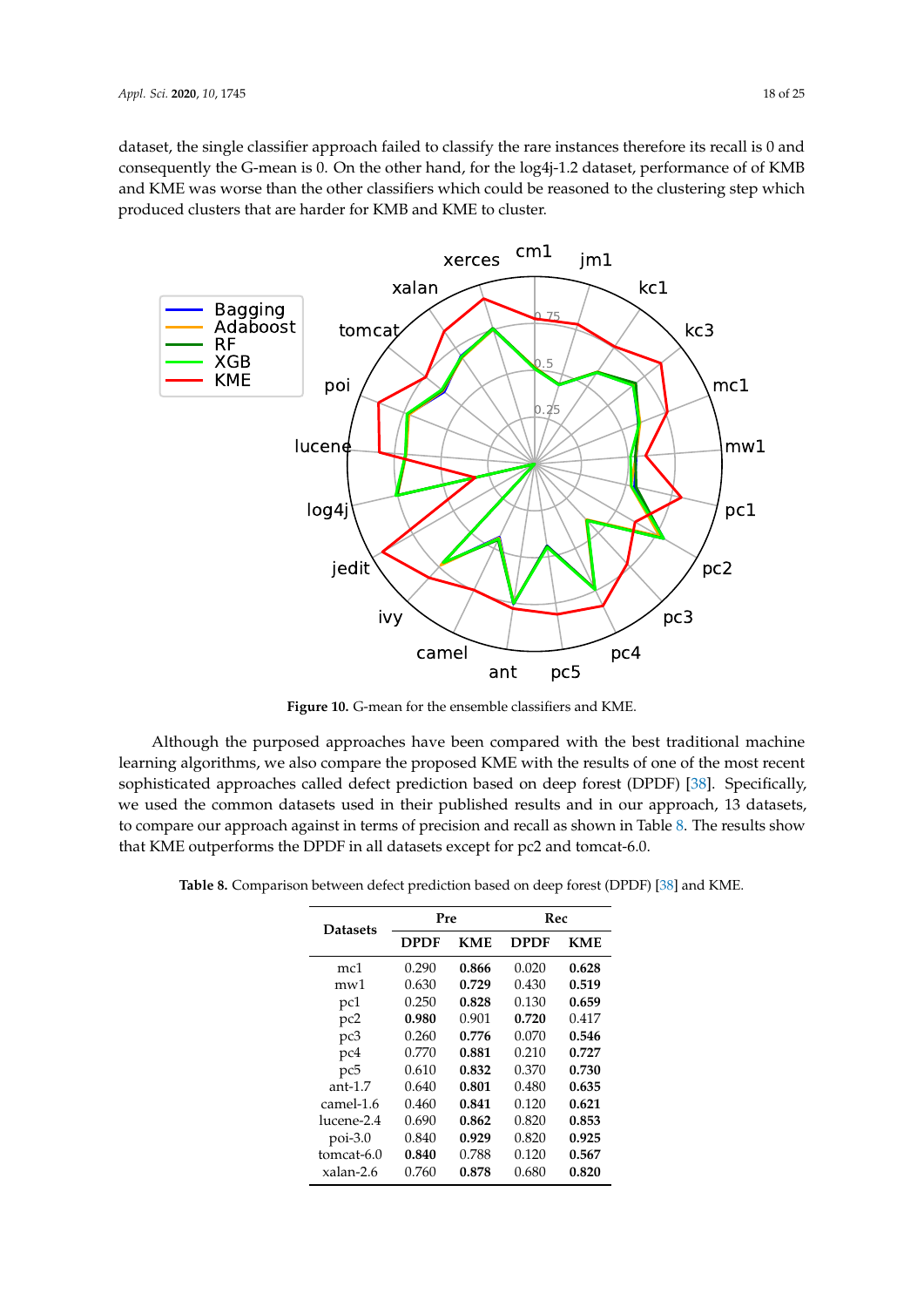

**Figure 11.** Boxplot representing the G-mean of KMB and KME for NASA datasets.

## *7.4. Statistical Test*

A nonparametric statistical test—The Friedman test—of multiple group measures is usually used to approve the null hypothesis that the multiple group measures have the same variance using a precise level of significance. Alternatively, rejecting the null hypothesis approves that they have different variance values. We analyze the execution of the Algorithms using the Friedman test in SPSS and we run the test 21 times using different datasets. For each experiment we used H0 that there is no difference in the execution between the Algorithms and H1 that there is a difference in the execution of the Algorithms. We reject H0 for  $p < \alpha$ : as  $\alpha = 0.05$  is used as the significance level in this hypothesis testing. The results of Friedman test are shown in Table 9. From the results, we can see that the Mean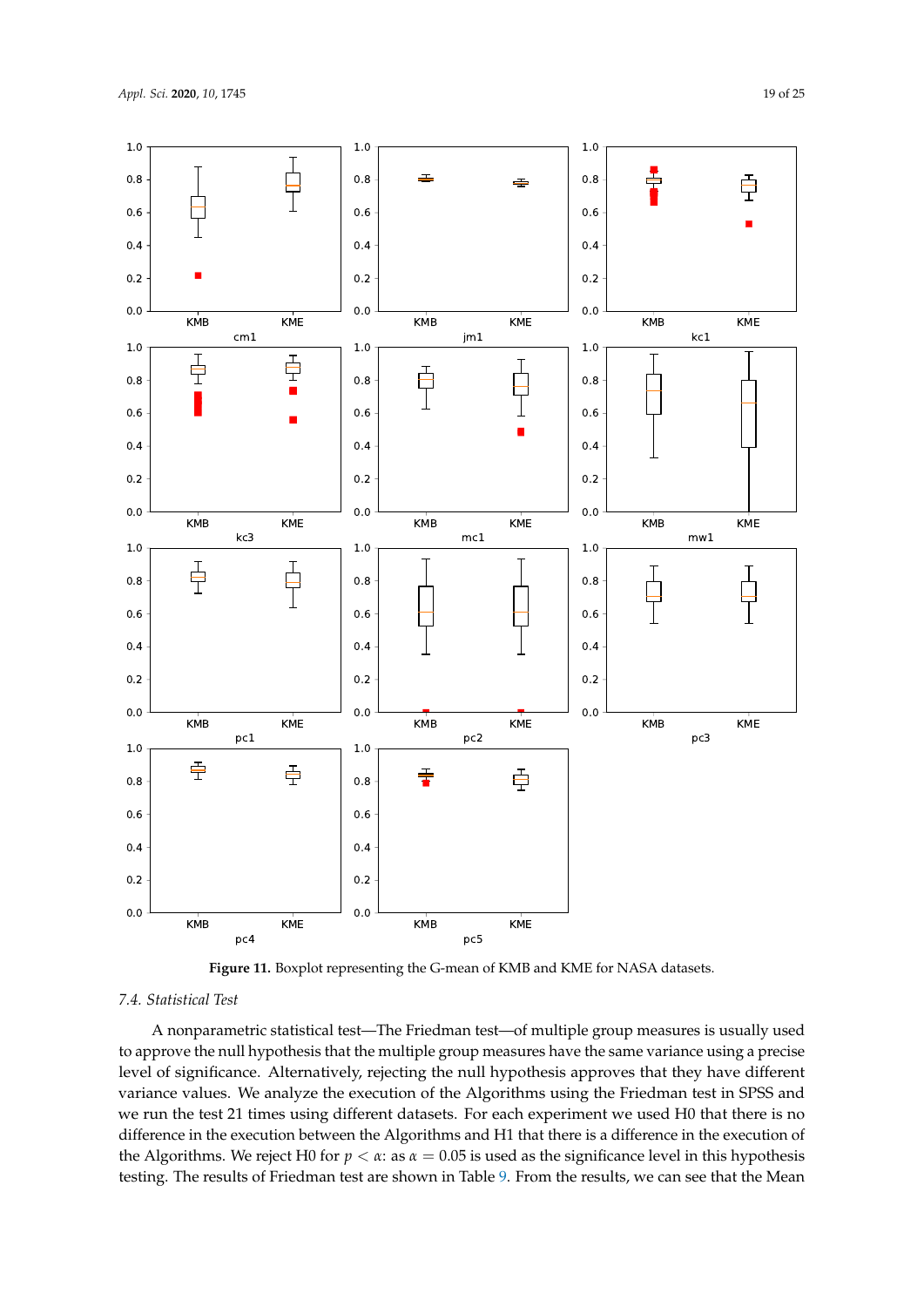ranks differ quite a lot in favor of the KME Algorithm and for the KMB Algorithm in almost all the experiments. The Chi-Square test statistics mainly summarize how differently our Algorithms were rated in a single number. The degrees of freedom in our experiments, 9 (Algorithms) variables − 1 = 8 degrees of freedom. The results show that there is a significant difference the execution of the Algorithms for all the experiments Since the *p*-value (Asymp. Sig.) < 0.05, and we cannot accept the null hypothesis of equal population distributions. Moreover, the whole table illustrates which Algorithm was ranked best versus worst. In other words, the Friedman test points out that our Algorithms were rated differently, Chi-Square values with a  $p$ -value  $\leq 0.0000$  for all experiments.



**Figure 12.** Boxplot representing the G-mean of KMB and KME for PROMISE datasets.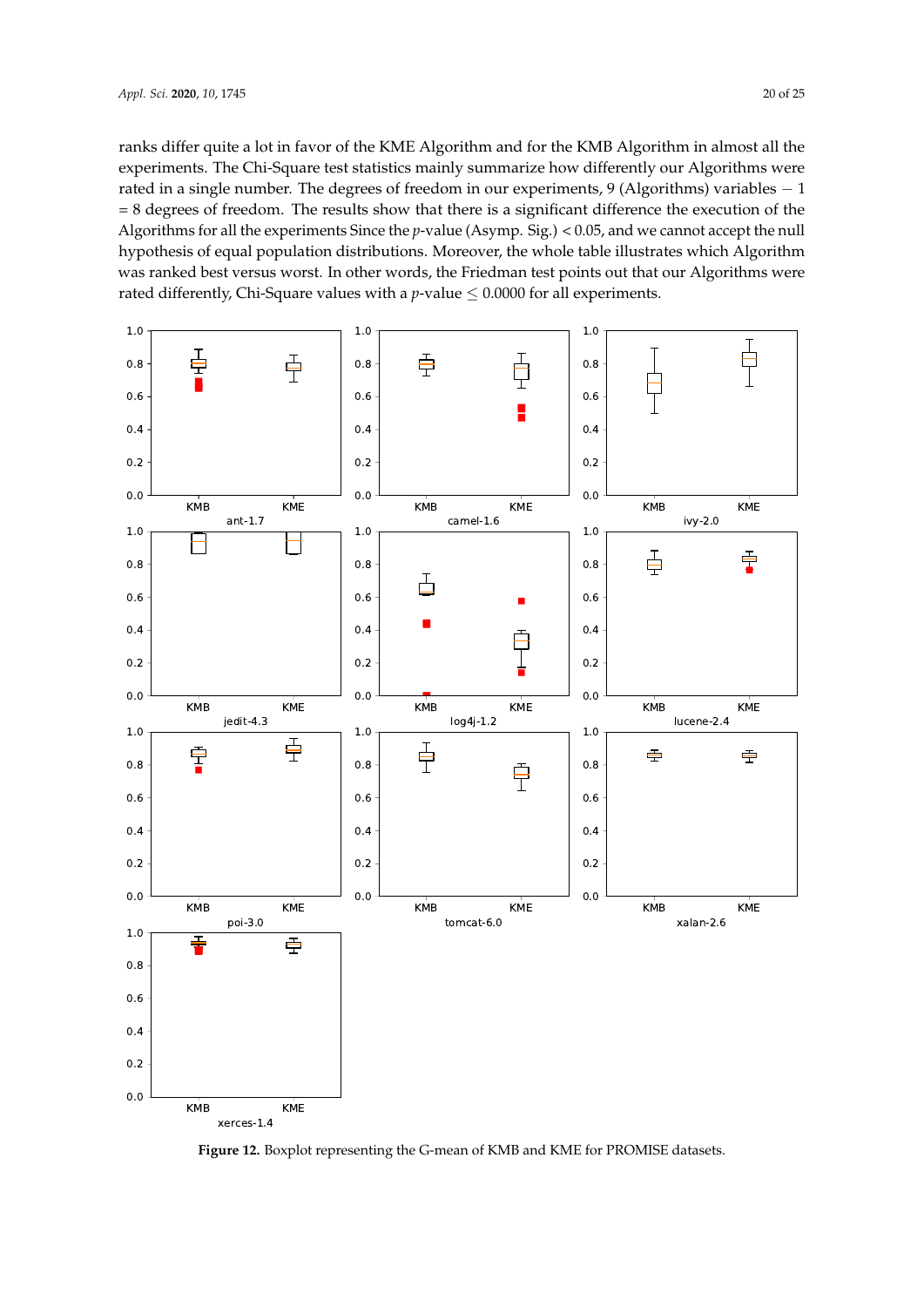|                 |            |            |       |            |       |       |           | Mean Rank (df = $8$ , N = 30) |       |            |             |
|-----------------|------------|------------|-------|------------|-------|-------|-----------|-------------------------------|-------|------------|-------------|
|                 | <b>KME</b> | <b>KMB</b> | Ada   | <b>Bag</b> | RF    | XGB   | <b>NB</b> | Knn                           | DT    | Chi-Square | Asymp. Sig. |
| cm1             | 8.870      | 7.000      | 4.700 | 4.000      | 4.130 | 3.850 | 4.450     | 4.330                         | 3.670 | 98.860     | 0.000       |
| jm1             | 8.000      | 9.000      | 4.100 | 3.570      | 4.300 | 3.770 | 4.030     | 3.930                         | 4.300 | 129.751    | 0.000       |
| kc1             | 8.100      | 8.670      | 4.130 | 3.530      | 4.000 | 3.900 | 4.080     | 4.650                         | 3.930 | 121.136    | 0.000       |
| kc3             | 8.350      | 7.920      | 4.070 | 3.870      | 4.300 | 3.720 | 4.450     | 4.080                         | 4.250 | 103.455    | 0.000       |
| mc1             | 7.933      | 8.433      | 4.650 | 3.850      | 3.767 | 4.517 | 3.783     | 4.033                         | 4.033 | 107.854    | 0.000       |
| mw1             | 6.100      | 7.730      | 4.670 | 4.770      | 4.830 | 4.220 | 3.530     | 4.680                         | 4.470 | 48.230     | 0.000       |
| pc1             | 8.430      | 8.570      | 3.380 | 4.270      | 4.350 | 3.320 | 3.920     | 4.600                         | 4.170 | 132.182    | 0.000       |
| pc <sub>2</sub> | 2.750      | 3.380      | 4.620 | 6.530      | 6.050 | 6.080 | 5.650     | 5.080                         | 4.850 | 51.709     | 0.000       |
| pc3             | 8.100      | 8.900      | 3.650 | 4.250      | 3.880 | 4.550 | 3.730     | 4.120                         | 3.820 | 129.866    | 0.000       |
| pc4             | 8.080      | 8.920      | 3.580 | 3.880      | 4.170 | 4.270 | 2.970     | 4.630                         | 4.500 | 135.484    | 0.000       |
| pc5             | 8.200      | 8.800      | 3.870 | 3.730      | 3.630 | 4.230 | 3.830     | 4.570                         | 4.130 | 129.298    | 0.000       |
| $ant-1.7$       | 6.630      | 7.530      | 4.270 | 4.970      | 4.700 | 4.420 | 3.720     | 4.320                         | 4.450 | 49.926     | 0.000       |
| camel-1.6       | 8.200      | 8.767      | 4.080 | 3.630      | 4.850 | 4.250 | 3.220     | 3.800                         | 4.200 | 132.108    | 0.000       |
| $ivy-2.0$       | 7.930      | 3.430      | 5.520 | 4.900      | 4.050 | 4.580 | 4.970     | 4.600                         | 5.020 | 50.490     | 0.000       |
| jedit-4.3       | 8.630      | 8.130      | 3.850 | 3.850      | 3.850 | 3.850 | 5.130     | 3.850                         | 3.850 | 213.087    | 0.000       |
| $log4j-1.2$     | 1.067      | 2.533      | 5.700 | 5.850      | 5.783 | 6.250 | 5.550     | 6.267                         | 6.000 | 112.974    | 0.000       |
| lucene-2.4      | 8.730      | 8.230      | 3.800 | 3.920      | 3.930 | 4.120 | 4.420     | 4.230                         | 3.620 | 127.274    | 0.000       |
| $poi-3.0$       | 8.700      | 8.300      | 3.200 | 3.480      | 3.930 | 4.000 | 5.280     | 3.850                         | 4.250 | 137.046    | 0.000       |
| tomcat-6.0      | 7.700      | 9.000      | 3.630 | 3.650      | 3.880 | 4.520 | 3.900     | 4.500                         | 4.220 | 122.274    | 0.000       |
| xalan-2.6       | 8.400      | 8.600      | 3.520 | 4.700      | 3.880 | 4.020 | 3.500     | 4.600                         | 3.780 | 131.768    | 0.000       |
| xerces-1.4      | 8.370      | 8.630      | 3.030 | 3.580      | 3.970 | 3.470 | 6.430     | 3.850                         | 3.670 | 155.979    | 0.000       |

**Table 9.** Friedman test ranking.

## **8. Conclusions**

In this paper, a hybrid classification approach for software defect prediction was proposed. The main idea of this approach was to develop expert and robust classification models based on groups of similar patterns. Two versions were developed and experimented on. The first was based on simple classifiers, whereas the second was based on ensemble ones. After extensive experiments based on 21 well-known benchmark datasets, the evaluation results showed that the ensemble version of the proposed approach can significantly boost the prediction power compared to the other ensemble and basic classifiers in most of the datasets. The reason for this superior performance is that the proposed approach develops models that fit specific patterns that have similar behaviours.

For future work, two areas could be researched for improvement. The first is to explore more advanced clustering algorithms, and the second is to investigate techniques that can automatically determine the best number of clusters for each dataset.

**Author Contributions:** Conceptualization, H.A. and H.F.; Methodology, H.A. and H.F.; Software, M.E. and N.H.; Validation, N.H., M.E. and I.A.; Formal analysis Y.A. and A.A.R.; Investigation, H.A. and N.H.; Resources, I.A. and A.A.R.; Data curation, H.A. and N.H.; Writing—original draft preparation, H.F. and H.A.; Writing—review and editing, I.A., H.A., Y.A. and H.F.; Supervision H.A. and H.F.; Project administration, H.F. and H.A. All authors have read and agreed to the published version of the manuscript.

**Funding:** This research received no external funding.

**Conflicts of Interest:** The authors declare no conflict of interest.

## **References**

- 1. Rawat, M.S.; Dubey, S.K. Software defect prediction models for quality improvement: A literature study. *IJCSI Int. J. Comput. Sci. Issues* **2012**, *9*, 288–296.
- 2. Aljarah, I.; Banitaan, S.; Abufardeh, S.; Jin, W.; Salem, S. Selecting discriminating terms for bug assignment: A formal analysis. In Proceedings of the 7th International Conference on Predictive Models in Software Engineering, Banff, AB, Canada, 20–21 September 2011; p. 12.
- 3. Fenton, N.E.; Neil, M. Software metrics: Roadmap. In Proceedings of the Conference on the Future of Software Engineering, Limerick, Ireland, 4–11 June 2000; pp. 357–370.
- 4. Fenton, N.; Bieman, J. *Software Metrics: A Rigorous and Practical Approach*; CRC Press: Boca Raton, FL, USA, 2014.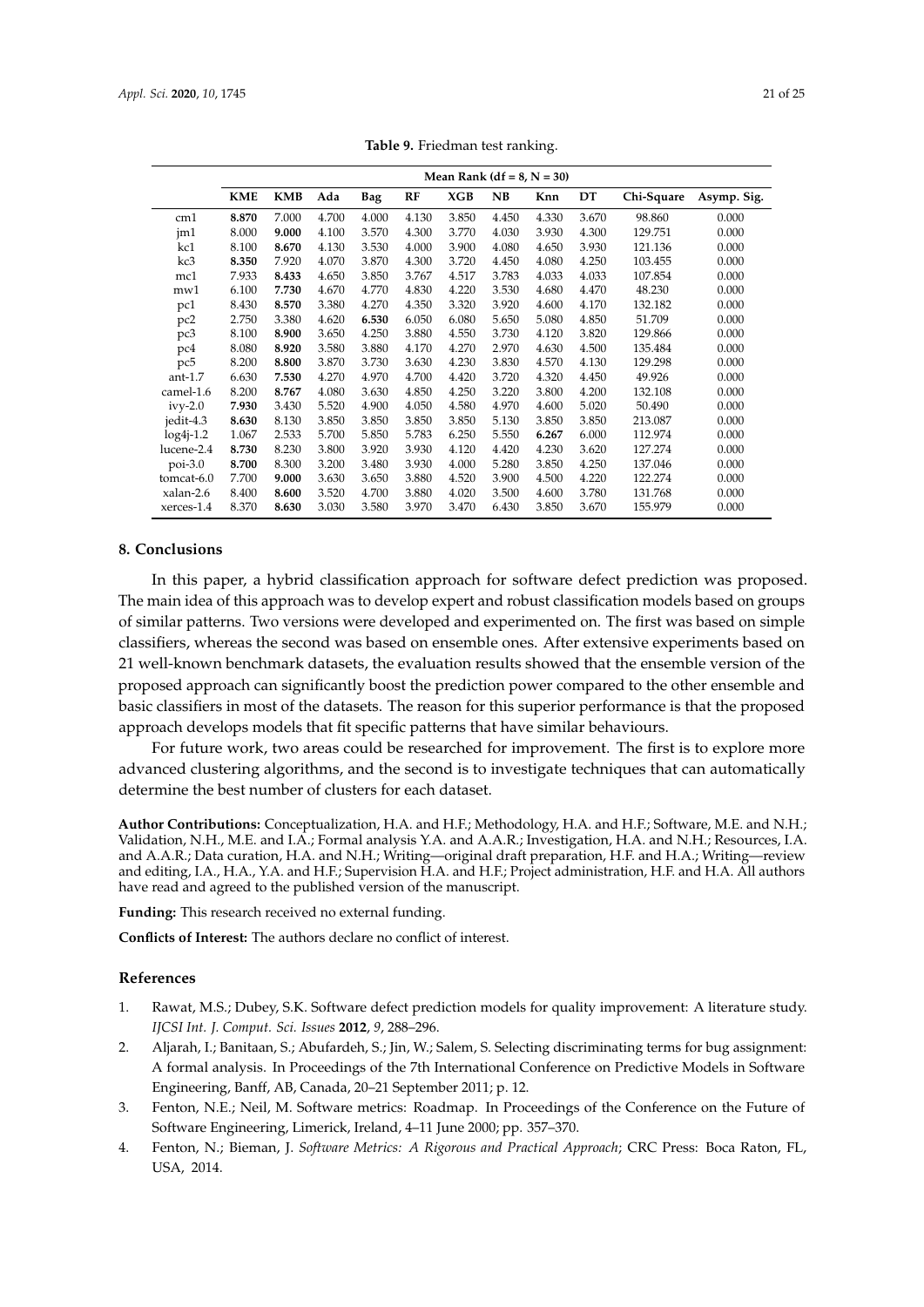- 5. Moser, R.; Pedrycz, W.; Succi, G. A comparative analysis of the efficiency of change metrics and static code attributes for defect prediction. In Proceedings of the 2008 ACM/IEEE 30th International Conference on Software Engineering, Leipzig, Germany, 10–18 May 2008; pp. 181–190.
- 6. Bhattacharya, P.; Iliofotou, M.; Neamtiu, I.; Faloutsos, M. Graph-based analysis and prediction for software evolution. In Proceedings of the 2012 34th International Conference on Software Engineering (ICSE), Zurich, Switzerland, 2–9 June 2012; pp. 419–429.
- 7. Abaei, G.; Selamat, A. A survey on software fault detection based on different prediction approaches. *Vietnam J. Comput. Sci.* **2014**, *1*, 79–95. [CrossRef]
- 8. Wang, S.; Liu, T.; Tan, L. Automatically learning semantic features for defect prediction. In Proceedings of the 38th International Conference on Software Engineering, Austin, TX, USA, 14–22 May 2016; pp. 297–308.
- 9. Clark, B.; Zubrow, D. *How Good Is the Software: A Review of Defect Prediction Techniques*; Sponsored by the US Department of Defense; InSoftware Engineering Symposium, Carreige Mellon University: Pittsburgh, PA, USA, 2001.
- 10. Hall, T.; Beecham, S.; Bowes, D.; Gray, D.; Counsell, S. A systematic literature review on fault prediction performance in software engineering. *IEEE Trans. Softw. Eng.* **2012**, *38*, 1276–1304. [CrossRef]
- 11. Malhotra, R. A systematic review of machine learning techniques for software fault prediction. *Appl. Soft Comput.* **2015**, *27*, 504–518. [CrossRef]
- 12. Menzies, T.; Milton, Z.; Turhan, B.; Cukic, B.; Jiang, Y.; Bener, A. Defect prediction from static code features: Current results, limitations, new approaches. *Autom. Softw. Eng.* **2010**, *17*, 375–407. [CrossRef]
- 13. Li, Z.; Reformat, M. A practical method for the software fault-prediction. In Proceedings of the 2007 IEEE International Conference on Information Reuse and Integration, Las Vegas, IL, USA, 13–15 August 2007; pp. 659–666.
- 14. Vandecruys, O.; Martens, D.; Baesens, B.; Mues, C.; De Backer, M.; Haesen, R. Mining software repositories for comprehensible software fault prediction models. *J. Syst. Softw.* **2008**, *81*, 823–839. [CrossRef]
- 15. Mendes-Moreira, J.; Soares, C.; Jorge, A.M.; Sousa, J.F.D. Ensemble approaches for regression: A survey. *ACM Comput. Surv. (CSUR)* **2012**, *45*, 10. [CrossRef]
- 16. Alsawalqah, H.; Faris, H.; Aljarah, I.; Alnemer, L.; Alhindawi, N. Hybrid SMOTE-Ensemble Approach for Software Defect Prediction. In Proceedings of the Computer Science On-Line Conference, Prague, Czech Republic, 26–29 April 2017; Springer: Cham, Switzerland, 2017; pp. 355–366.
- 17. Rathore, S.S.; Kuamr, S. Comparative analysis of neural network and genetic programming for number of software faults prediction. In Proceedings of the 2015 National Conference on Recent Advances in Electronics & Computer Engineering (RAECE), Roorkee, India, 13–15 February 2015; pp. 328–332.
- 18. Rathore, S.S.; Kumar, S. Predicting number of faults in software system using genetic programming. *Procedia Comput. Sci.* **2015**, *62*, 303–311. [CrossRef]
- 19. Rathore, S.S.; Kumar, S. An empirical study of some software fault prediction techniques for the number of faults prediction. *Soft Comput.* **2016**, *21*, 7417–7434. [CrossRef]
- 20. Rathore, S.S.; Kumar, S. Linear and non-linear heterogeneous ensemble methods to predict the number of faults in software systems. *Knowl.-Based Syst.* **2017**, *119*, 232–256. [CrossRef]
- 21. Shatnawi, R.; Li, W. The effectiveness of software metrics in identifying error-prone classes in post-release software evolution process. *J. Syst. Softw.* **2008**, *81*, 1868–1882. [CrossRef]
- 22. Sandhu, P.S.; Singh, S.; Budhija, N. Prediction of level of severity of faults in software systems using density based clustering. In Proceedings of the 2011 IEEE International Conference on Software and Computer Applications. IPCSIT, Kathmandu, Nepal, 1–2 July 2011.
- 23. Menzies, T.; Greenwald, J.; Frank, A. Data mining static code attributes to learn defect predictors. *IEEE Trans. Softw. Eng.* **2007**, *33*, 2–13. [CrossRef]
- 24. Suffian, M.D.M.; Ibrahim, S. A Prediction Model for System Testing Defects using Regression Analysis. *arXiv* **2014**, arXiv:1401.5830.
- 25. Koprinska, I.; Poon, J.; Clark, J.; Chan, J. Learning to classify e-mail. *Inf. Sci.* **2007**, *177*, 2167–2187. [CrossRef]
- 26. Elish, K.O.; Elish, M.O. Predicting defect-prone software modules using support vector machines. *J. Syst. Softw.* **2008**, *81*, 649–660. [CrossRef]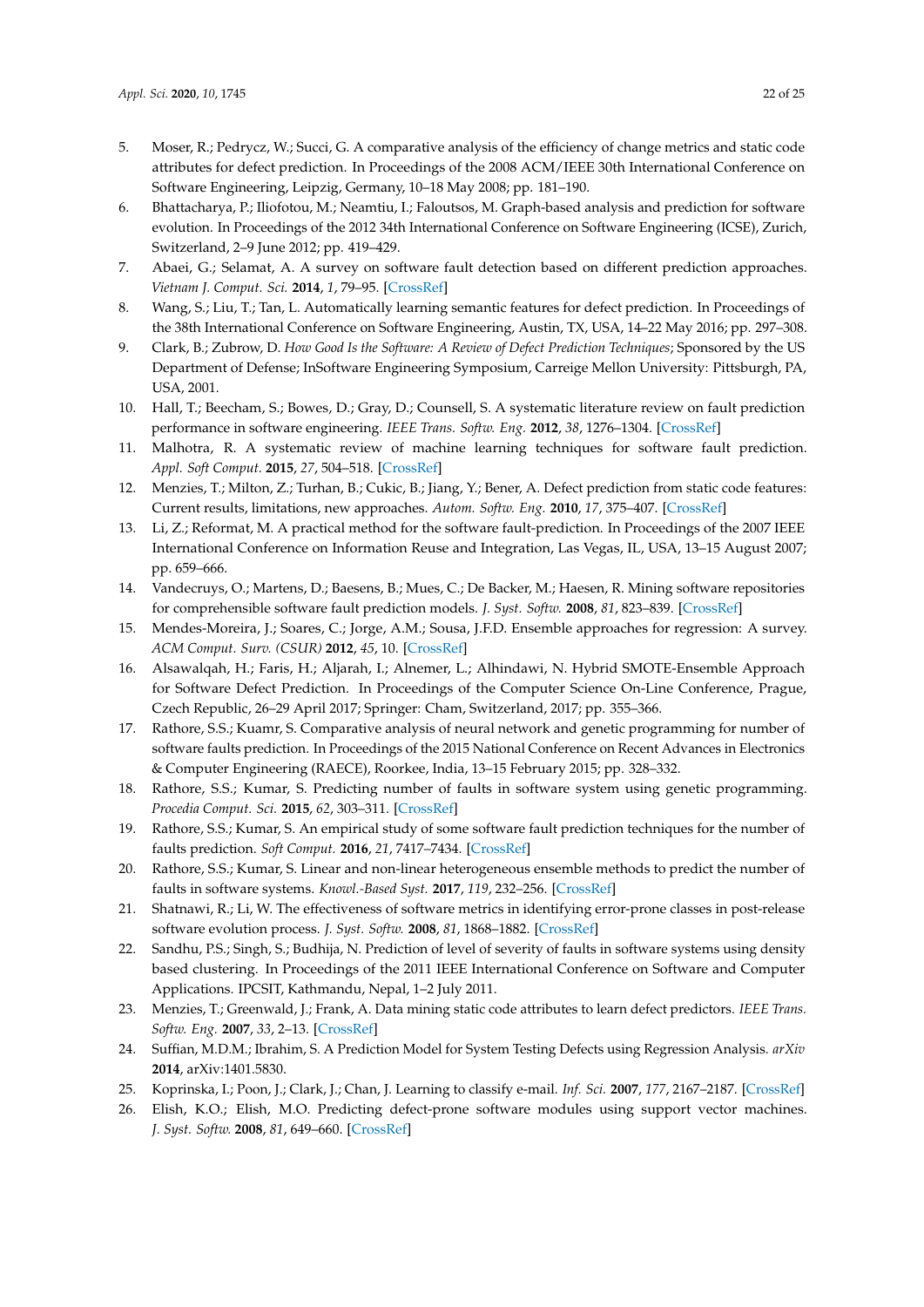- 27. Huda, S.; Liu, K.; Abdelrazek, M.; Ibrahim, A.; Alyahya, S.; Al-Dossari, H.; Ahmad, S. An ensemble oversampling model for class imbalance problem in software defect prediction. *IEEE Access* **2018**, *6*, 24184–24195. [CrossRef]
- 28. Jiang, Y.; Cukic, B.; Ma, Y. Techniques for evaluating fault prediction models. *Empir. Softw. Eng.* **2008**, *13*, 561–595. [CrossRef]
- 29. Sun, Z.; Song, Q.; Zhu, X. Using coding-based ensemble learning to improve software defect prediction. *IEEE Trans. Syst. Man Cybern. Part C (Appl. Rev.)* **2012**, *42*, 1806–1817. [CrossRef]
- 30. El Emam, K.; Benlarbi, S.; Goel, N.; Rai, S.N. Comparing case-based reasoning classifiers for predicting high risk software components. *J. Syst. Softw.* **2001**, *55*, 301–320. [CrossRef]
- 31. Seliya, N.; Khoshgoftaar, T.M. Software quality estimation with limited fault data: A semi-supervised learning perspective. *Softw. Qual. J.* **2007**, *15*, 327–344. [CrossRef]
- 32. Catal, C.; Sevim, U.; Diri, B. Software fault prediction of unlabeled program modules. In Proceedings of the World Congress on Engineering, London, UK, 1–3 July 2009; Volume 1, pp. 1–3.
- 33. Yuan, X.; Khoshgoftaar, T.M.; Allen, E.B.; Ganesan, K. An application of fuzzy clustering to software quality prediction. In Proceedings of the 3rd IEEE Symposium on Application-Specific Systems and Software Engineering Technology, Richardson, TX, USA, 24–25 March 2000; pp. 85–90.
- 34. Rathore, S.S.; Kumar, S. A study on software fault prediction techniques. *Artif. Intell. Rev.* **2019**, *51*, 255–327. [CrossRef]
- 35. Challagulla, V.U.; Bastani, F.B.; Yen, I.L. A unified framework for defect data analysis using the mbr technique. In Proceedings of the 2006 18th IEEE International Conference on Tools with Artificial Intelligence (ICTAI'06), Arlington, VA, USA, 13–15 November 2006; pp. 39–46.
- 36. Guo, L.; Cukic, B.; Singh, H. Predicting fault prone modules by the dempster-shafer belief networks. In Proceedings of the 18th IEEE International Conference on Automated Software Engineering, Montreal, QC, Canada, 6–10 October 2003; pp. 249–252.
- 37. Catal, C. Software fault prediction: A literature review and current trends. *Expert Syst. Appl.* **2011**, *38*, 4626–4636. [CrossRef]
- 38. Zhou, T.; Sun, X.; Xia, X.; Li, B.; Chen, X. Improving defect prediction with deep forest. *Inf. Softw. Technol.* **2019**, *114*, 204–216. [CrossRef]
- 39. Quah, T.S.; Thwin, M.M. Application of neural networks for software quality prediction using object-oriented metrics. In Proceedings of the International Conference on Software Maintenance (ICSM 2003), Amsterdam, The Netherlands, 22–26 September 2003; pp. 116–125.
- 40. Evett, M.; Khoshgoftar, T.; Chien, P.D.; Allen, E. GP-based software quality prediction. In Proceedings of the Third Annual Conference Genetic Programming, Madison, WI, USA, 22–25 July 1998; pp. 60–65.
- 41. De Carvalho, A.B.; Pozo, A.; Vergilio, S.R. A symbolic fault-prediction model based on multiobjective particle swarm optimization. *J. Syst. Softw.* **2010**, *83*, 868–882. [CrossRef]
- 42. Koru, A.G.; Liu, H. Building effective defect-prediction models in practice. *IEEE Softw.* **2005**, *22*, 23–29. [CrossRef]
- 43. Qiu, S.; Lu, L.; Jiang, S.; Guo, Y. An investigation of imbalanced ensemble learning methods for cross-project defect prediction. *Int. J. Pattern Recognit. Artif. Intell.* **2019**, *33*, 1959037. [CrossRef]
- 44. Peng, Y.; Kou, G.; Wang, G.; Wu, W.; Shi, Y. Ensemble of software defect predictors: An AHP-based evaluation method. *Int. J. Inf. Technol. Decis. Mak.* **2011**, *10*, 187–206. [CrossRef]
- 45. Czibula, G.; Marian, Z.; Czibula, I. Software defect prediction using relational association rule mining. *Inf. Sci.* **2014**, *264*, 260–278. [CrossRef]
- 46. Catal, C.; Diri, B. Software defect prediction using artificial immune recognition system. In Proceedings of the 25th conference on IASTED International Multi-Conference: Software Engineering, Innsbruck, Austria, 13–15 February 2007; pp. 285–290.
- 47. Catal, C.; Diri, B. A fault prediction model with limited fault data to improve test process. In *International Conference on Product Focused Software Process Improvement*; Springer: Berlin/Heidelberg, Germany, 2008; pp. 244–257.
- 48. Kanmani, S.; Uthariaraj, V.R.; Sankaranarayanan, V.; Thambidurai, P. Object-oriented software fault prediction using neural networks. *Inf. Softw. Technol.* **2007**, *49*, 483–492. [CrossRef]
- 49. Begum, M.; Dohi, T. A Neuro-Based Software Fault Prediction with Box-Cox Power Transformation. *J. Softw. Eng. Appl.* **2017**, *10*, 288. [CrossRef]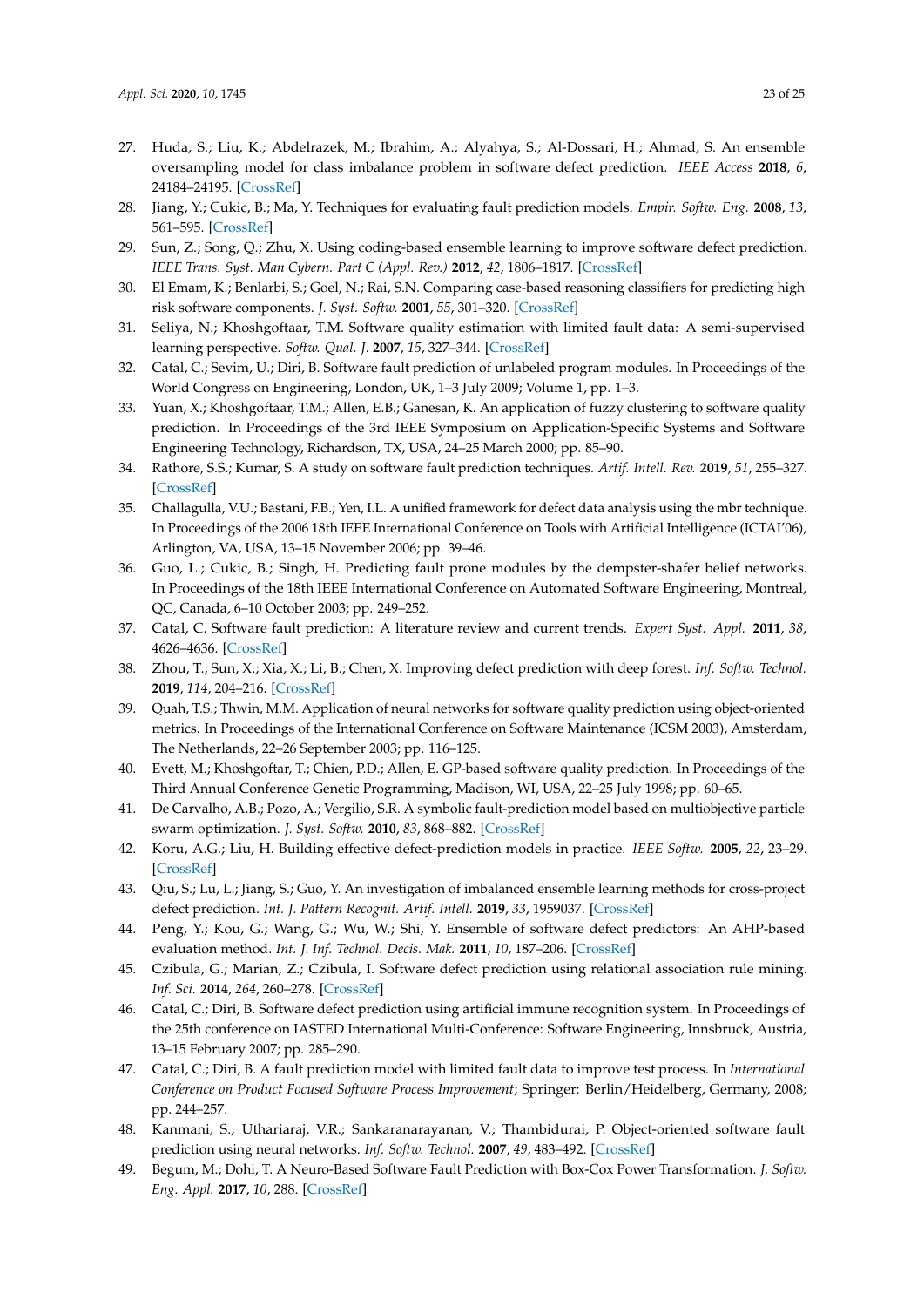- 50. Köksal, G.; Batmaz, İ.; Testik, M.C. A review of data mining applications for quality improvement in manufacturing industry. *Expert Syst. Appl.* **2011**, *38*, 13448–13467. [CrossRef]
- 51. Catal, C.; Sevim, U.; Diri, B. Practical development of an Eclipse-based software fault prediction tool using Naive Bayes algorithm. *Expert Syst. Appl.* **2011**, *38*, 2347–2353. [CrossRef]
- 52. Son, L.H.; Pritam, N.; Khari, M.; Kumar, R.; Phuong, P.T.M.; Thong, P.H. Empirical Study of Software Defect Prediction: A Systematic Mapping. *Symmetry* **2019**, *11*, 212. [CrossRef]
- 53. Challagulla, V.B.; Bastani, F.B.; Yen, I.L.; Paul, R.A. Empirical assessment of machine learning based software defect prediction techniques. *Int. J. Artif. Intell. Tools* **2008**, *17*, 389–400. [CrossRef]
- 54. Catal, C.; Diri, B. Investigating the effect of dataset size, metrics sets, and feature selection techniques on software fault prediction problem. *Inf. Sci.* **2009**, *179*, 1040–1058. [CrossRef]
- 55. Kaur, M.J.; Pallavi, M. Data mining techniques for software defect prediction. *Int. J. Softw. Web Sci. (IJSWS)* **2013**, *3*, 54–57.
- 56. Kumar, M.A.; Gopal, M. Least squares twin support vector machines for pattern classification. *Expert Syst. Appl.* **2009**, *36*, 7535–7543. [CrossRef]
- 57. Agarwal, S.; Tomar, D. A feature selection based model for software defect prediction. *Assessment* **2014**, *65*. [CrossRef]
- 58. Tomar, D.; Agarwal, S. Prediction of defective software modules using class imbalance learning. *Appl. Comput. Intell. Soft Comput.* **2016**, *2016*, 6. [CrossRef]
- 59. Shukla, H.; Verma, D.K. A Review on Software Defect Prediction. *Int. J. Adv. Res. Comput. Eng. Technol. (IJARCET)* **2015**, *4*, 4387–4394.
- 60. Kumar Dwivedi, V.; Singh, M.K. Software Defect Prediction using Data Mining Classification Approach. *Int. J. Technol. Res. Appl.* **2016**, *4*, 31–35.
- 61. Huda, S.; Alyahya, S.; Ali, M.M.; Ahmad, S.; Abawajy, J.; Al-Dossari, H.; Yearwood, J. A Framework for Software Defect Prediction and Metric Selection. *IEEE Access* **2018**, *6*, 2844–2858. [CrossRef]
- 62. Bowes, D.; Hall, T.; Petrić, J. Software defect prediction: Do different classifiers find the same defects? *Softw. Qual. J.* **2018**, *26*, 525–552. [CrossRef]
- 63. Turhan, B.; Bener, A.B. Software Defect Prediction: Heuristics for Weighted Naïve Bayes. In Proceedings of the ICSOFT (SE), Barcelona, Spain, 22–25 July 2007; pp. 244–249.
- 64. Misirli, A.T.; Bener, A.B. A mapping study on bayesian networks for software quality prediction. In Proceedings of the 3rd International Workshop on Realizing Artificial Intelligence Synergies in Software Engineering, Hyderabad, India, 3 June 2014; pp. 7–11.
- 65. Kotsiantis, S.B.; Zaharakis, I.; Pintelas, P. Supervised machine learning: A review of classification techniques. *Emerg. Artif. Intell. Appl. Comput. Eng.* **2007**, *160*, 3–24.
- 66. Freund, Y.; Schapire, R.E. Experiments with a new boosting algorithm. *Inicml* **1996**, *96*, 148–156.
- 67. Schapire, R.E. Explaining adaboost. In *Empirical Inference*; Springer: Berlin/Heidelberg, Germany, 2013; pp. 37–52.
- 68. Freund, Y.; Schapire, R.E. A decision-theoretic generalization of on-line learning and an application to boosting. *J. Comput. Syst. Sci.* **1997**, *55*, 119–139. [CrossRef]
- 69. Breiman, L. Bagging predictors. *Mach. Learn.* **1996**, *24*, 123–140. [CrossRef]
- 70. Wang, T.; Li, W.; Shi, H.; Liu, Z. Software defect prediction based on classifiers ensemble. *J. Inf. Comput. Sci.* **2011**, *8*, 4241–4254.
- 71. Breiman, L. Random forests. *Mach. Learn.* **2001**, *45*, 5–32. [CrossRef]
- 72. Chen, T.; Guestrin, C. Xgboost: A scalable tree boosting system. In Proceedings of the 22nd ACM Sigkdd International Conference on Knowledge Discovery and Data Mining, San Francisco, CA, USA, 13–17 August 2016; pp. 785–794.
- 73. Menzies, T.; Caglayan, B.; Kocaguneli, E.; Krall, J.; Peters, F.; Turhan, B. The Promise Repository of Empirical Software Engineering Data. Available online: http://promise.site.uottawa.ca/SERepositor (accessed on 1 April 2012).
- 74. Shepperd, M.; Song, Q.; Sun, Z.; Mair, C. Data quality: Some comments on the nasa software defect datasets. *IEEE Trans. Softw. Eng.* **2013**, *39*, 1208–1215. [CrossRef]